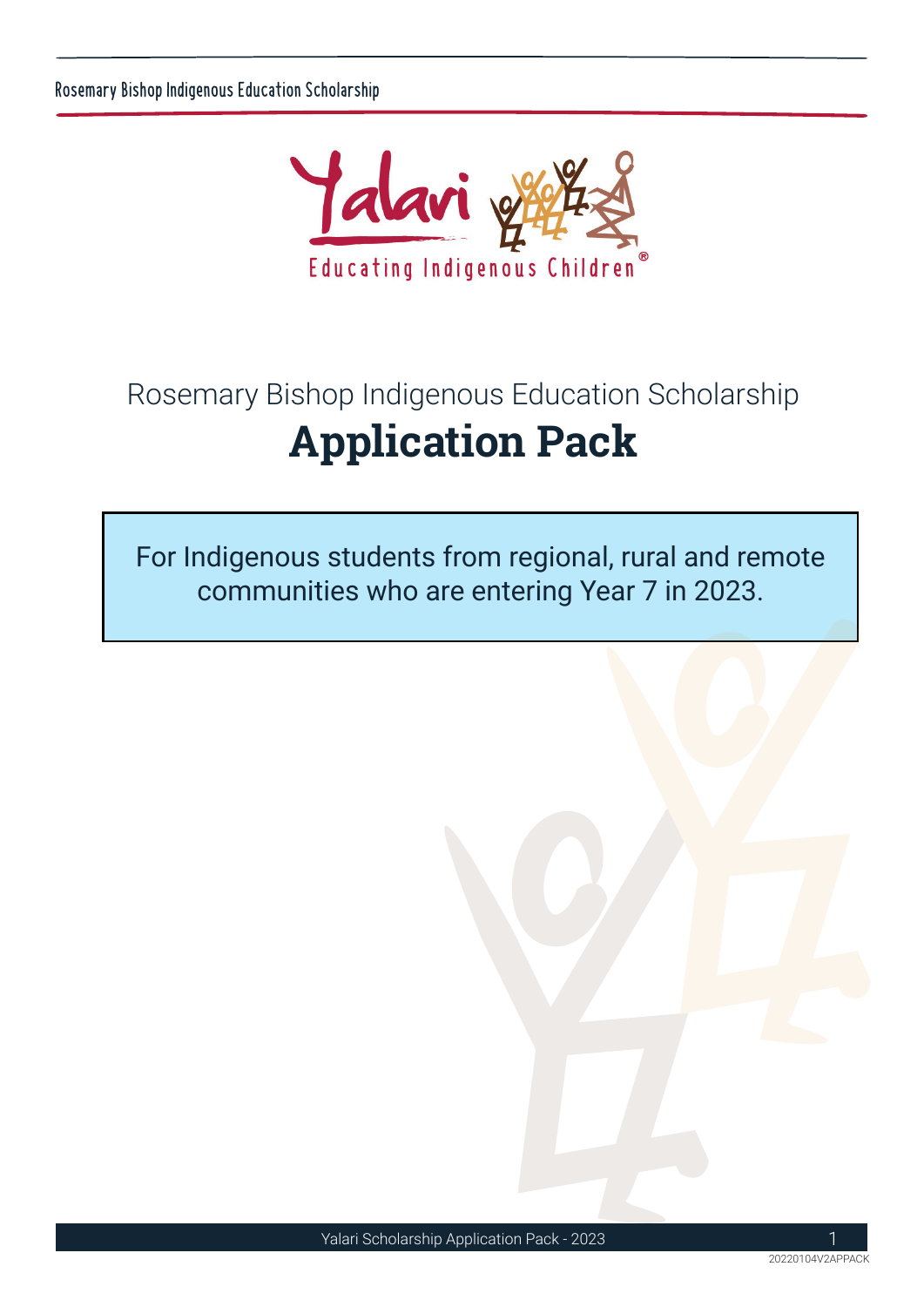

Yalari acknowledges Aboriginal and Torres Strait Islander peoples as the first inhabitants of this land. We recognise the culture, history, diversity and deep connection to land, waters and territorial seas of Australia.

We pay our respects to the Elders, past and present and acknowledge the Yalari office is on Kombumerri country within the lands of the Yugambeh language group of the wider area. We also acknowledge the traditional custodians of the lands on which we work Australiawide, and recognise their culture, heritage and beliefs.

Yalari Limited PO Box 1355, Oxenford Qld 4210 Ph: 07 5665 8688 | F: 07 5665 8611 applications@yalari.org

### www.yalari.org

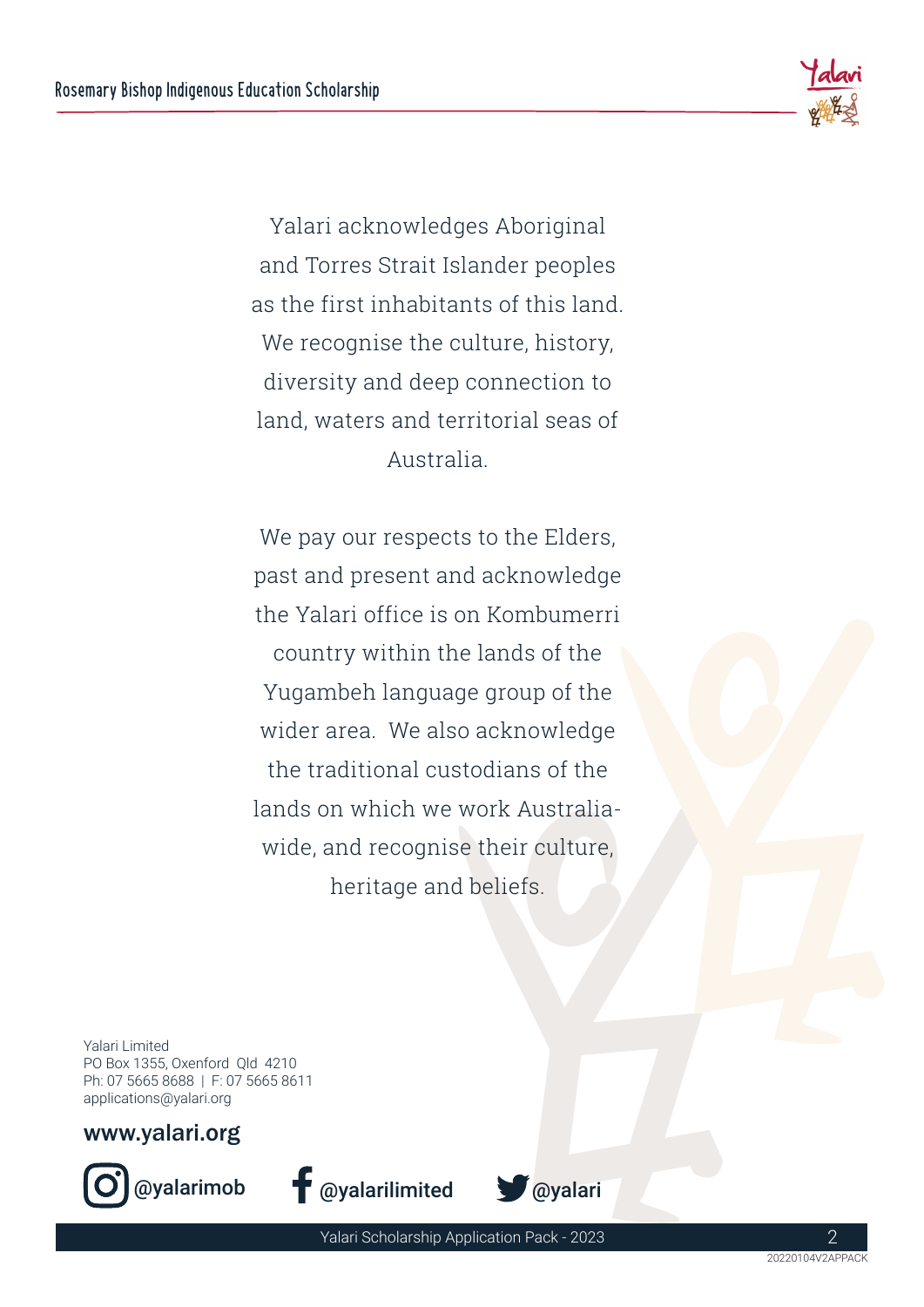

## **Rosemary Bishop Indigenous Education Scholarship**

Congratulations on taking the first step towards a quality education at one of Australia's leading boarding schools. Yalari is looking for students and families who believe that education is the key to providing a better future for Aboriginal and Torres Strait Islander people in Australia.

Yalari scholarships are for students who are willing to give one hundred percent, who try hard at everything they do, who don't give up when things get hard and who are brave and determined enough to succeed at boarding school.

The application is a big decision to make for the student and also for their family. A successful applicant will be spending up to ten weeks every term away from home for six years.

Yalari and our partner schools provide a high level of support for students in the program. In return, we expect our students to make their education their highest priority and to complete Year 12. We expect them to join the school community, to work very hard at everything they do and to want to be leaders at school, in their home communities and throughout their lives after school.

Yalari scholarships are limited to a maximum of two per family. This is to ensure that the maximum number of families and communities are able to take advantage tof the opportunity.

Yalari has a limited number of scholarships available. We suggest applicants pursue other scholarships and opportunities where available in case their application is unsuccessful.

The following pages should have all the information you need to complete the application. If you are unsure about anything please contact the Yalari office and we will assist you.

Good luck with your application!

### **ELIGIBILITY**

To be eligible for a Rosemary Bishop Indigenous Education Scholarship, the applicant must be an Aboriginal or Torres Strait Islander child from a regional, rural or remote community in Australia who is entering Year 7 in 2023. If you are unsure if you meet the criteria, please contact us.

### **IN THIS PACK...**

- Application Guidelines and Information
- PART A: Student Application Form
- PART B: Parent or Guardian Application Form
- PART C: General Medical Form
- PART D: Professional Medical Form
- PART F: School Reference
- Application Checklist

### **CLOSING DATE:**

The completed application and all supporting documents must be received by the Yalari office no later than Friday 29 April 2022. Late or incomplete applications will not be considered.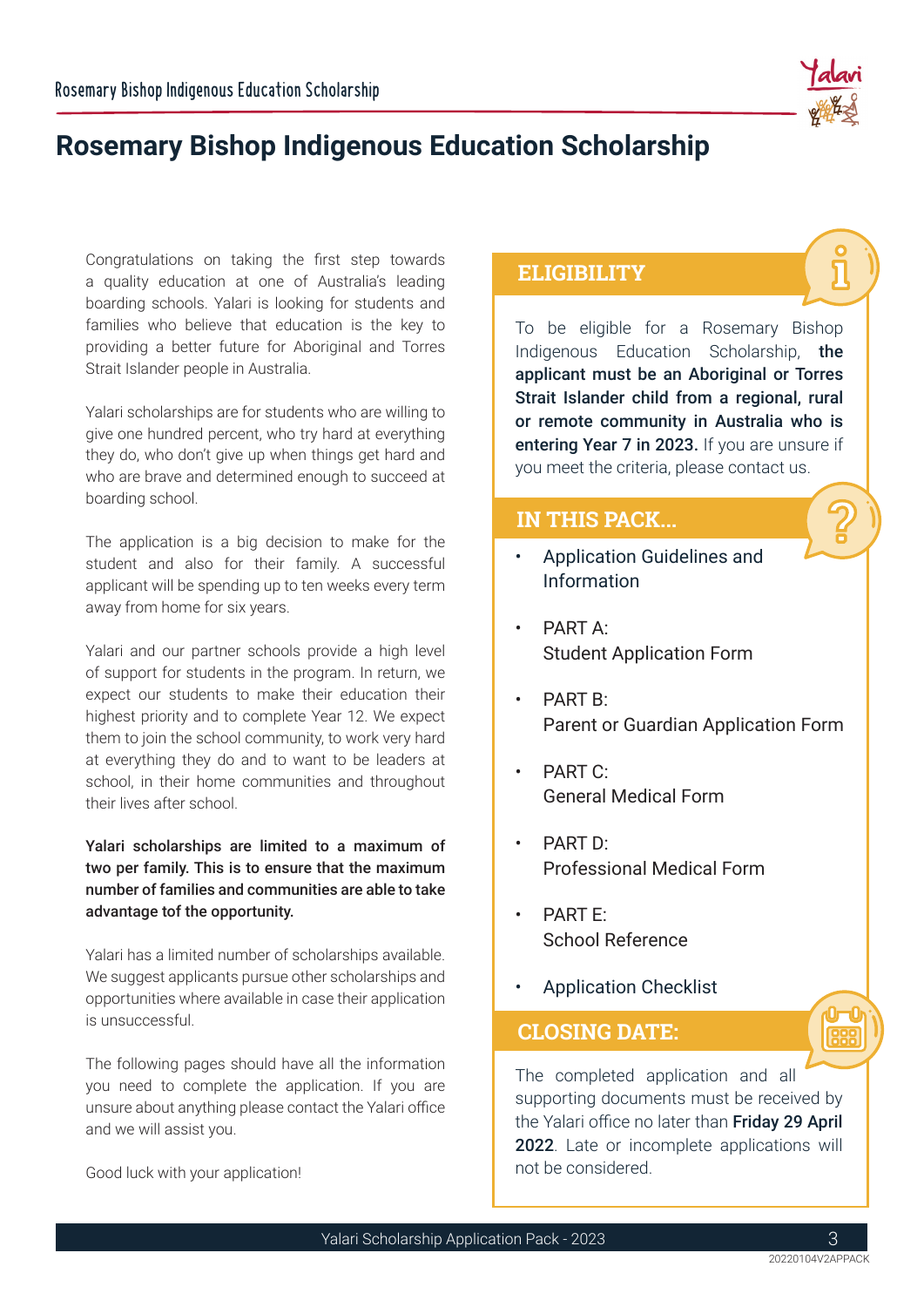

### **Completing the Application Form**

- 1. All pages need to be handwritten in blue or black pen only.
- 2. PART A: is to be completed by the student applicant.
- 3. PART B: is to be completed by the parent/guardian.
- 4. PART C: is to be completed by the parent/guardian.
- 5. PART D: is to be completed by a medical professional.
- 6. PART E: is to be completed by a member of staff at the applicant's current school
- 7. If you make a mistake or need another application, copies can be downloaded and printed from the Yalari website at www.yalari.org.
- 8. If you require any assistance in completing the application or do not understand any part of the application, please contact Yalari and we will be happy to help.

### **Supporting Documents**

- 1. BIRTH CERTIFICATE: Photocopy of applicant's birth certificate
- 2. PHOTO: A recent colour photograph of the applicant (clear head and shoulders only)
- 3. SCHOOL REPORTS: Semester 1 & 2 from Year 5
- 4. OTHER: any other relevant attachments e.g. Court Orders

### **DOCUMENTS**

Allow enough time to collect the supporting documents. These sometimes take several weeks to be organised.

### **What happens next?**

Applications are assessed by a selection panel. A decision is then made on which applicants will be interviewed by Yalari. You should be notified by letter, email or telephone if your application has been successful or unsuccessful, by July 2022. If you have not heard from us by then, please contact our office.

Interviews will be held in the applicant's home or home community by Yalari staff between May and August 2022. The interview takes place with both the student applicant and their parents or guardians.

If an applicant is successful at the Yalari interview, a school will be selected by Yalari and the student applicant, along with a guardian, will be required to attend an interview at the school. School interviews will be conducted with the Head of School, Head Master or their representative, who has the final approval of enrolment at that school.

As Yalari has a limited number of places available at each of its partner schools, it is sometimes necessary for students to travel interstate or long distances for school, therefore applicants and families need to be flexible. Applicants and families can list a preference for a particular school but this in no way guarantees that a successful

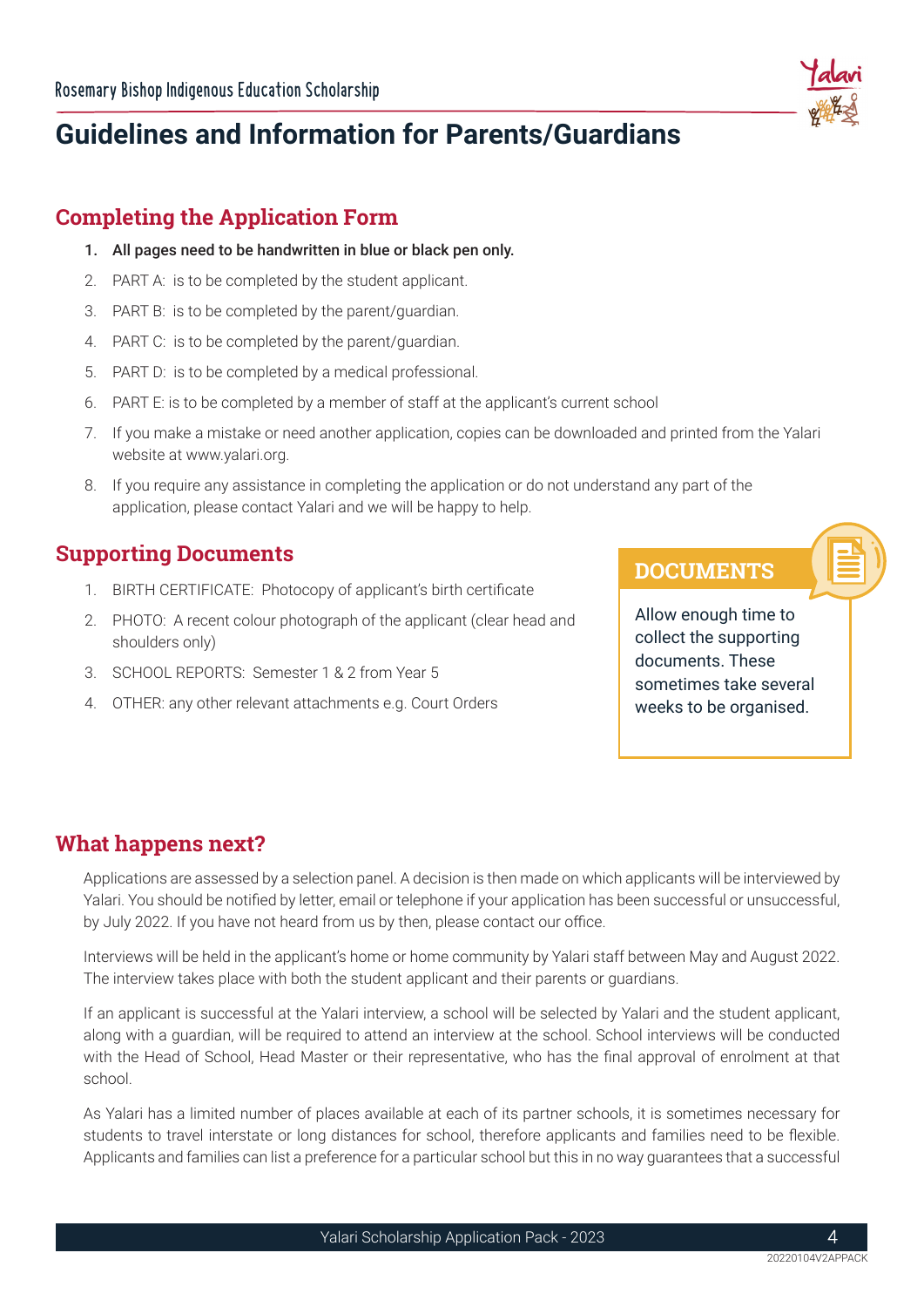

### **Scholarship Fee Guidelines**

All selected Scholarship students will be eligible for Abstudy allowance. This payment is directed straight to the school and is used to help Yalari cover the tuition and boarding fees at our partner schools. The gap between the Abstudy allowance and the cost of tuition and boarding is made up by Yalari through fundraising, donations and sponsorship. (Applications for the Abstudy allowance must be made by the family through Centrelink after a student has been successful in being awarded a Yalari scholarship.)

Abstudy pays for student travel to and from school at the beginning and end of each term, and for the initial interview.

| <b>Boarding Fees</b> | Yalari will cover all regular fees associated with boarding.                                                                                                                                                                                                                                                                                                                   |  |
|----------------------|--------------------------------------------------------------------------------------------------------------------------------------------------------------------------------------------------------------------------------------------------------------------------------------------------------------------------------------------------------------------------------|--|
| <b>Tuition Fees</b>  | Yalari will cover all regular tuition fees associated with school.                                                                                                                                                                                                                                                                                                             |  |
| Uniforms             | Yalari will cover the cost of the required summer and winter uniforms. New<br>students receive new uniforms. In the following years, good quality second<br>hand uniforms may be allocated, if available.<br>Please note: school shoes are not covered by Yalari.<br>Please note: Loss or damage to uniform beyond fair wear and tear must be<br>covered by parents/quardians. |  |
| <b>Textbooks</b>     | Yalari will cover the cost of the purchase or hire of the required textbooks.                                                                                                                                                                                                                                                                                                  |  |
| Technology           | Yalari will cover the necessary costs of laptop or tablet if they are a school<br>requirement. The device, charging cord and other peripherals remain the<br>property of Yalari or the partner school and must be returned.<br>Please note: Loss or damage to any laptop or tablet is the financial<br>responsibility of the parents/guardians.                                |  |

## **What the Yalari Scholarship will provide:**

### **COSTS TO FAMILIES**

All parents/guardians are required to make a financial contribution towards the scholarship. The amount of the contribution is determined by the amount of Abstudy the school receives for the student. The value of the contribution will be either \$600, \$2,500 or \$5,000 per year and will be billed on a term by term basis. Payment plans can be arranged if required.

| Other regular or ongoing<br>$\bullet$ |           | Personal toiletries - shampoo, |           | Non compulsory excursions,       |  |
|---------------------------------------|-----------|--------------------------------|-----------|----------------------------------|--|
| expenses for all families             |           | toothbrushes etc.              |           | camps or sporting commitments    |  |
|                                       | ٠         | School and sports shoes        | $\bullet$ | Entertainment and social outings |  |
|                                       |           | Personal (casual) clothing &   |           | School photographs               |  |
|                                       |           | accessories                    | $\bullet$ | Extra curricular activity - club |  |
|                                       | $\bullet$ | Haircuts                       |           | sports etc.                      |  |
|                                       | ٠         | Musical instrument hire &      | $\bullet$ | Mobile phone and monthly credit  |  |
|                                       |           | lessons                        | $\bullet$ | Medical and dental expenses      |  |
|                                       |           | Regular pocket money. Yalari   |           |                                  |  |
|                                       |           | suggests \$20/week in Year 7.  |           |                                  |  |
|                                       |           |                                |           |                                  |  |
|                                       |           |                                |           |                                  |  |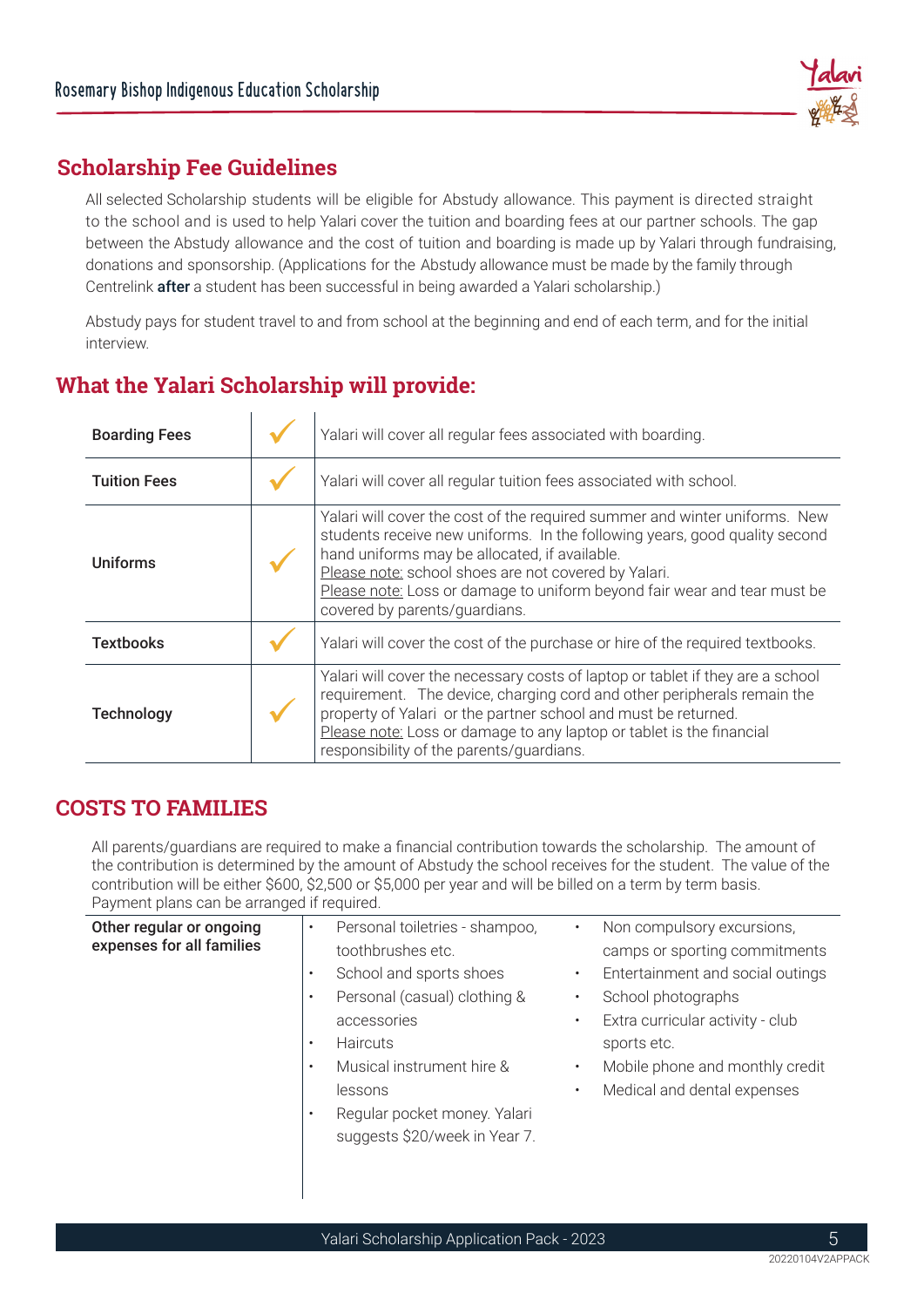

## **Statements of Commitment to Child Protection**

Yalari supports the rights of children and is committed to the safety and well-being of the children and young people it works with.

Yalari recognises that children have the right to special protection because of their vulnerability to exploitation and abuse and makes a commitment to prevent any person from working with children if they pose an unacceptable risk to children.

This includes a commitment to responding to allegations of harm resulting from the conduct or actions of any person associated with the company (in any role, albeit paid or unpaid).

Yalari endeavours to provide a safe and supportive environment for all students and requires all employees, volunteers and visitors to model and encourage behaviour that upholds the dignity and protection of students from harm.

In support of these commitments, Yalari is dedicated to its Child Protection Policy which ensures relevant child protection policies, risk management strategies, procedures and training is in place to effectively address the safety and well-being of students in its care.

### **Collection of Personal Information**

Through the administration of the Rosemary Bishop Indigenous Education Scholarship, Yalari Limited will need to collect personal information from you/your child. This will include personal information you have provided in this application pack and other personal information collected from the child's current school.

The purpose of the information being collected by Yalari is to administer the Rosemary Bishop Indigenous Education Scholarship and it will not be used for any other purpose. Should the application be successful, a copy will be forwarded to the selected partner school and will be subject to their privacy policy.

### **INFORMATION**

Keep pages 3-6 for your records. You may wish to refer to them later.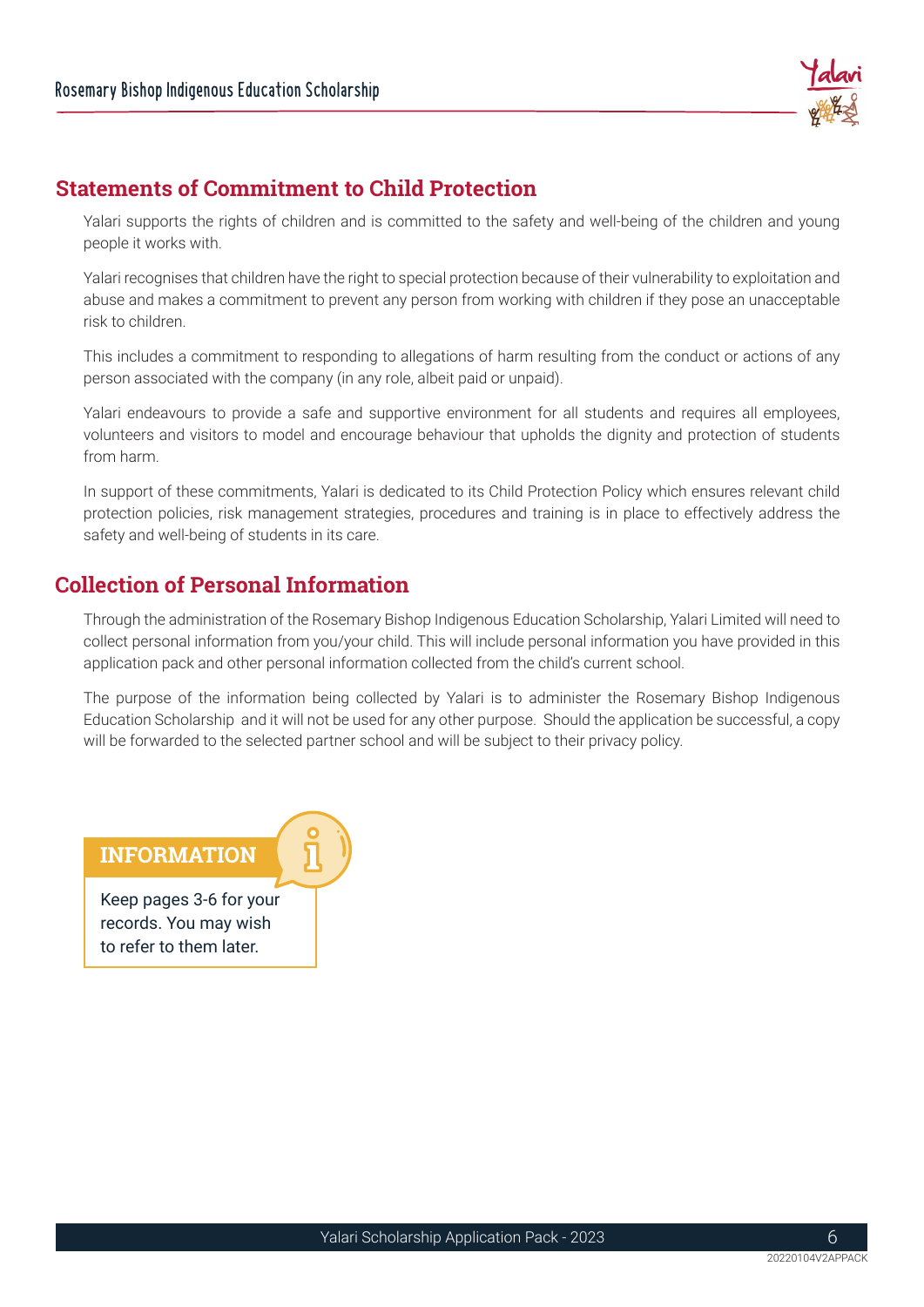# **2023 Yalari Scholarship Application**



|                                    | <b>Student Details</b> |                                                                         |                     |                                                |    |      |            |     |
|------------------------------------|------------------------|-------------------------------------------------------------------------|---------------------|------------------------------------------------|----|------|------------|-----|
|                                    |                        | <b>Student Applicant Name:</b><br>(Legal name as per birth certificate) |                     |                                                |    |      |            |     |
|                                    |                        | Student's Preferred Name:                                               |                     |                                                |    |      |            |     |
| Date of Birth:<br>Age:             |                        |                                                                         |                     | Gender:                                        |    | Male | Female     |     |
| Current School:                    |                        |                                                                         | Year Level in 2022: |                                                |    |      |            |     |
|                                    |                        | Who should we contact about this application?                           |                     |                                                |    |      |            |     |
| Name:                              |                        |                                                                         |                     |                                                |    |      |            |     |
|                                    |                        | Relationship to applicant:                                              |                     |                                                |    |      |            |     |
|                                    | Home Address:          |                                                                         |                     |                                                |    |      |            |     |
| Suburb                             |                        |                                                                         |                     | State                                          |    |      | Postcode   |     |
| 1)<br>Phone:                       |                        |                                                                         |                     |                                                |    | 2)   |            |     |
| Email:                             |                        |                                                                         |                     |                                                |    |      |            |     |
|                                    |                        | Are you the legal guardian?                                             | Yes                 | No                                             |    |      |            |     |
| If not, who is the legal guardian? |                        | Name:                                                                   |                     |                                                |    |      |            |     |
|                                    |                        | Relationship:                                                           |                     |                                                |    |      |            |     |
|                                    |                        |                                                                         | Phone:              |                                                |    |      |            |     |
|                                    |                        | Are there any court orders?                                             |                     | Yes (If yes, a copy will need to be attached.) |    |      |            | No  |
|                                    | OFFICE USE ONLY        |                                                                         |                     |                                                |    |      |            |     |
|                                    | App A                  | Date Application Received:                                              |                     | Date Ack Letter Sent:                          |    |      | Town:      |     |
|                                    | App B                  |                                                                         |                     |                                                |    |      | State:     |     |
|                                    | App C                  | Method:                                                                 |                     |                                                |    |      | <b>NBI</b> | NAI |
|                                    | App D                  | Entered SP:                                                             |                     | Entered DYN:                                   |    |      |            |     |
|                                    | App E                  | R1                                                                      | R <sub>2</sub>      | R <sub>3</sub>                                 | R4 |      |            |     |
|                                    | S1 Rpt                 | Pref. School:                                                           |                     |                                                |    |      |            |     |
|                                    | S2 Rpt                 | Pref. State:                                                            |                     |                                                |    |      |            |     |
|                                    | Photo                  | Notes:                                                                  |                     |                                                |    |      |            |     |

 $\overline{\phantom{a}}$ 

BCert

 $\overline{1}$ 

 $\overline{1}$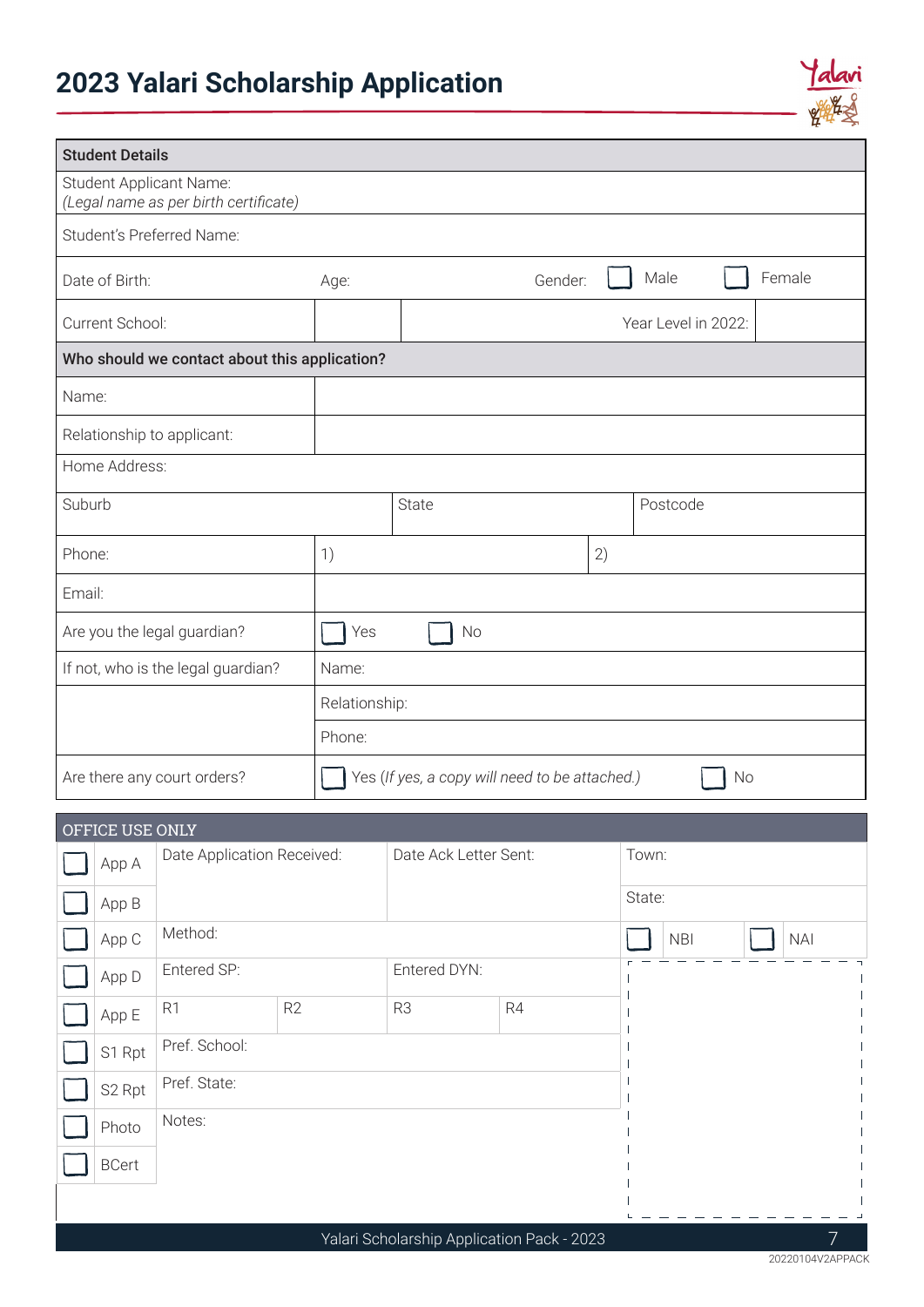

# **(PART A) STUDENT APPLICATION**

This part of the application must be completed by the student applicant in their own handwriting.



Yalari provides scholarships for Aboriginal and Torres Strait Islander children to go to boarding school.

Boarding school means you are away from home for 10 weeks every term, but you will get to come home for holidays. Boarding school can be a lot of fun but sometimes it can be hard too. Yalari makes sure there is support to help you when it gets tough.

We're looking for children who like school, who always try their best and who proudly represent their Indigenous culture. We want children to apply who are determined to finish Year 12 and make a positive impact in the world. If that sounds like you, then you should complete this form!

**You must fill in this form yourself in handwriting and use a pen**. If you need help to understand a question you can ask an adult to help; but you should still write the answer yourself.

When you are finished, hand it back to the adult who gave it to you.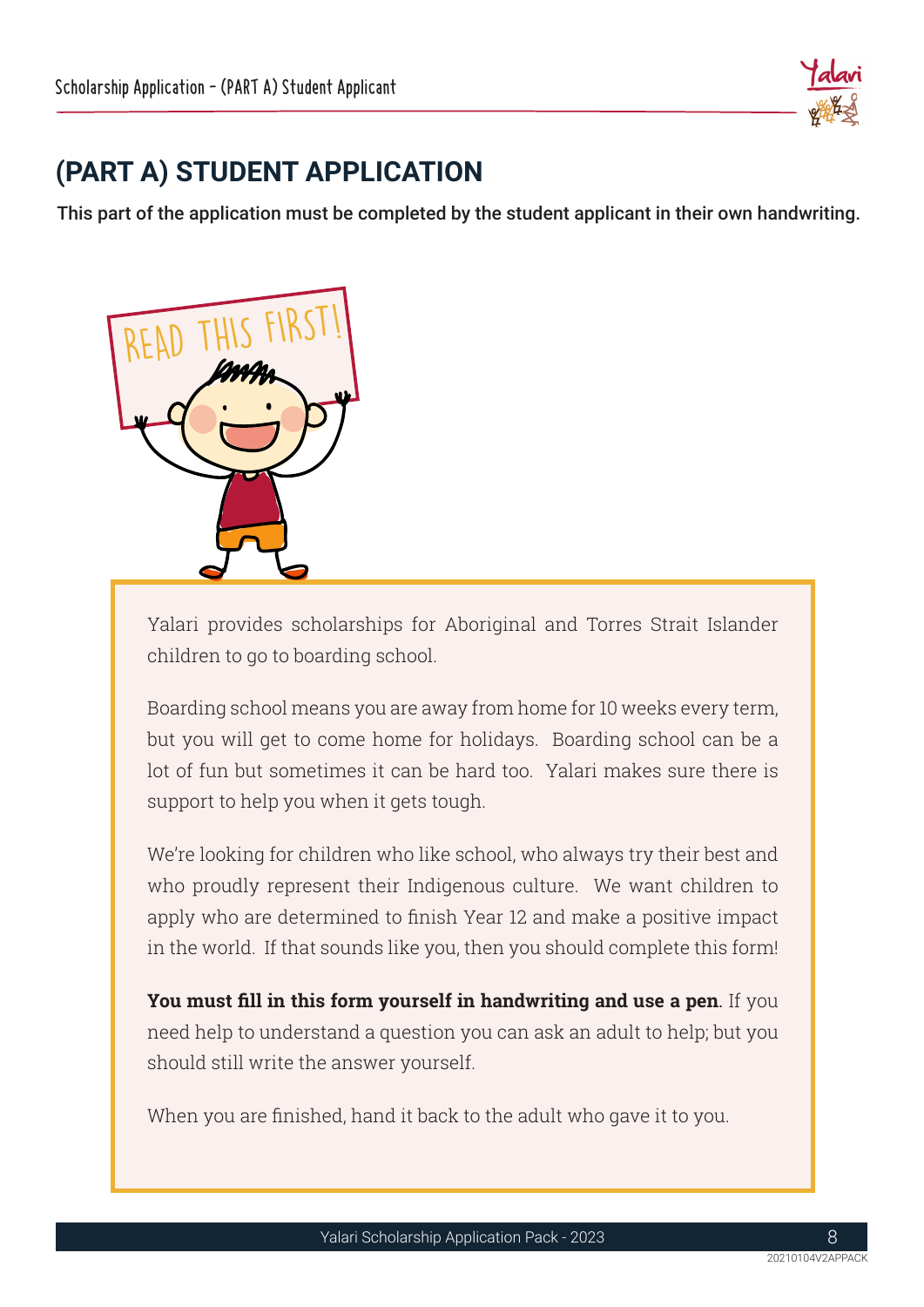# **1. All About You**

|    | Aboriginal<br>$1.$ $1$ am:                                                                           | Torres Strait Islander<br>Both                                               |
|----|------------------------------------------------------------------------------------------------------|------------------------------------------------------------------------------|
| 2. | What languages do you speak other than English                                                       |                                                                              |
|    | Aboriginal English<br>A Torres Strait Island<br>or TSI Creole<br>Language<br>Which one(s)?           | An Aboriginal Language<br>Another language<br>Which one(s)?<br>Which one(s)? |
|    | 3. What name do you like to be called?<br>(Do you have a nickname?)                                  |                                                                              |
| 4. | Where do you live?                                                                                   |                                                                              |
| 5. | When is your birthday?                                                                               |                                                                              |
| 6. | Who is your mum?                                                                                     |                                                                              |
| 7. | Who is your dad?                                                                                     |                                                                              |
| 8. | Who lives at home with you?<br>Tell us their names and who they are to you.                          |                                                                              |
|    |                                                                                                      |                                                                              |
|    |                                                                                                      |                                                                              |
|    |                                                                                                      |                                                                              |
|    |                                                                                                      |                                                                              |
|    | 9. Who are some other important people in your life?<br>Tell us their names and who they are to you. |                                                                              |
|    |                                                                                                      |                                                                              |
|    |                                                                                                      |                                                                              |
|    |                                                                                                      |                                                                              |

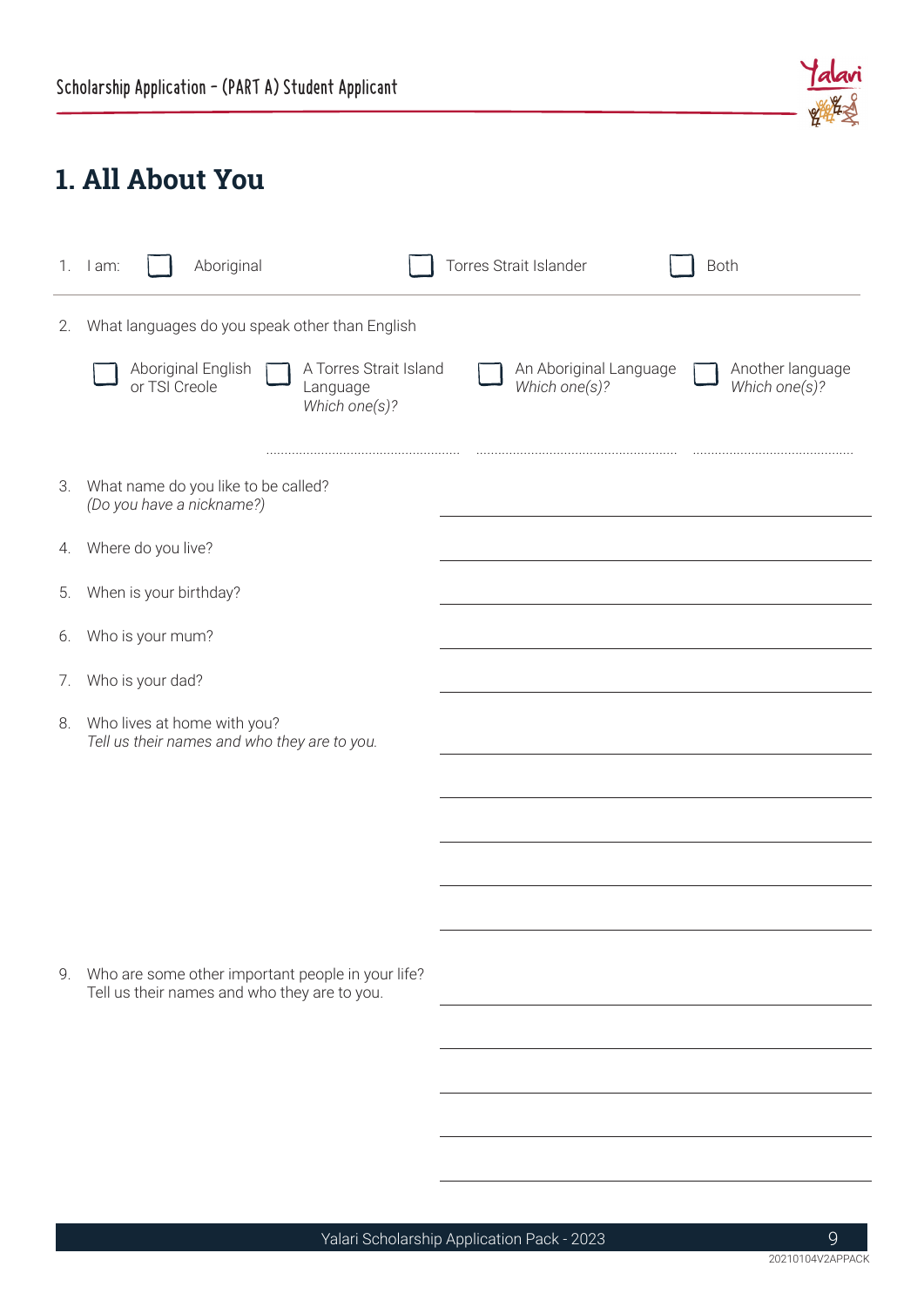

10. We would like to know more about you and your family. Draw your family tree to show us your family and the people important to you. Tell us their names and who they are. *For example, Mum (Sharon), Uncle (Dave), Dad (Bill), Grandma (Joan) etc.* If you don't know all the details, thats ok! Just do your best.



#### each family member. If you are unsure or don't know a family member, that's ok! Leave it blank.

You can use extra paper if you need to.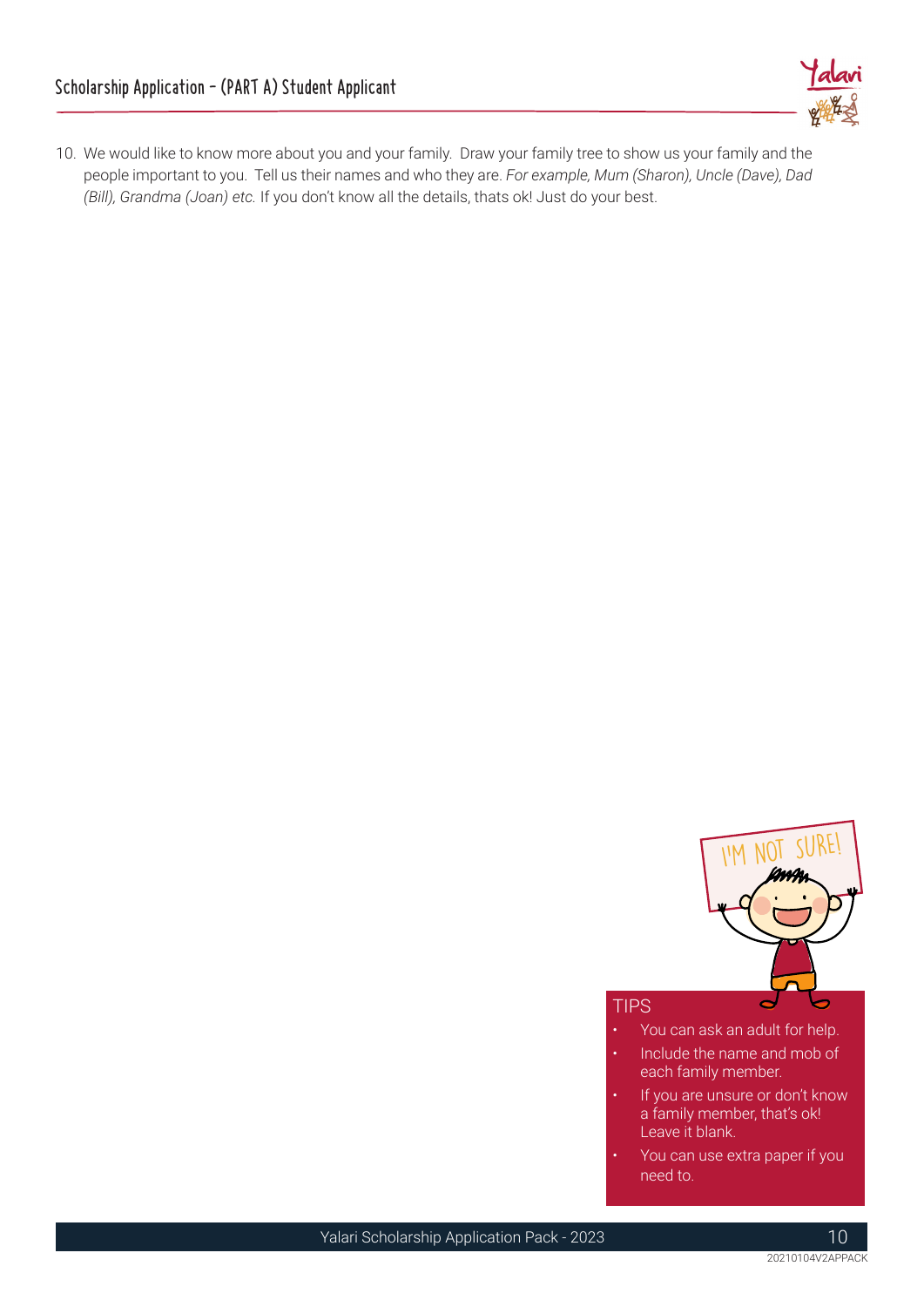

## **2. More About You**

Please put a cross in the box that best describes you.

|    |                                                        | Not really | A little bit | Half and half | A fair bit | Heaps |
|----|--------------------------------------------------------|------------|--------------|---------------|------------|-------|
| 1. | I know about my culture.                               |            |              |               |            |       |
| 2. | I like being Aboriginal or<br>Torres Strait Islander.  |            |              |               |            |       |
| 3. | I feel proud of my culture<br>when I am at school.     |            |              |               |            |       |
| 4. | Other kids at school know<br>what my culture is about. |            |              |               |            |       |

5. Tell us who your mob and people are, and what you know about your culture and heritage. For example: family, skin group, country, traditional lands, home, totem etc.

6. At boarding school there are children from all over Australia and even the world. Many of them will not know what it means to be Aboriginal or Torres Strait Islander. What would you tell them?

7. Do you participate in activities outside of school? For example: hobbies, sports, music, art, cultural activities, church etc? Tell us about them.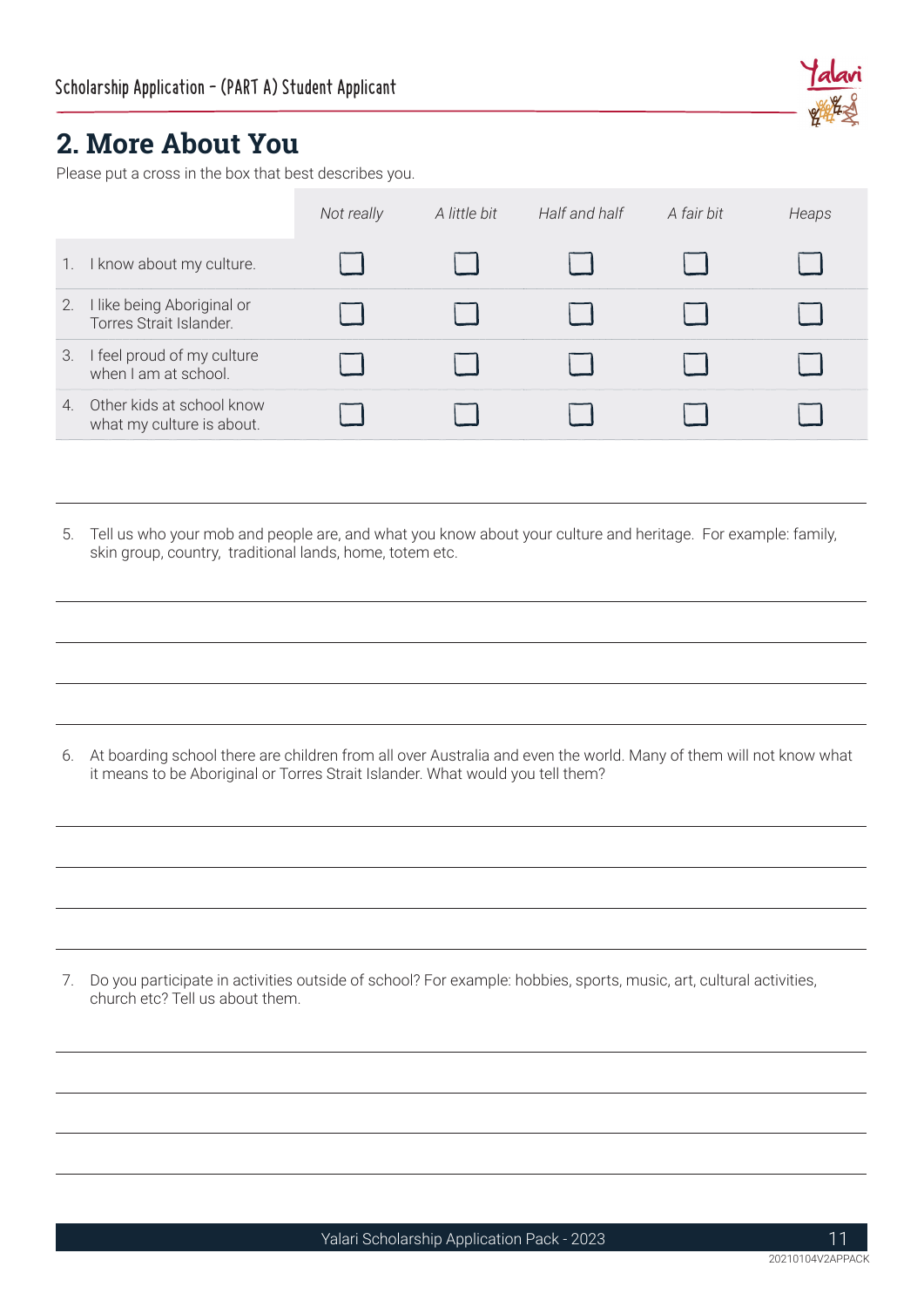

8. Who is someone you look up to and why? This might be a family member, someone famous or someone else.

9. What is the longest time you have been away from your family? Where did you go, what did you do and how did you feel?

10. When you get upset, how do you cheer yourself up?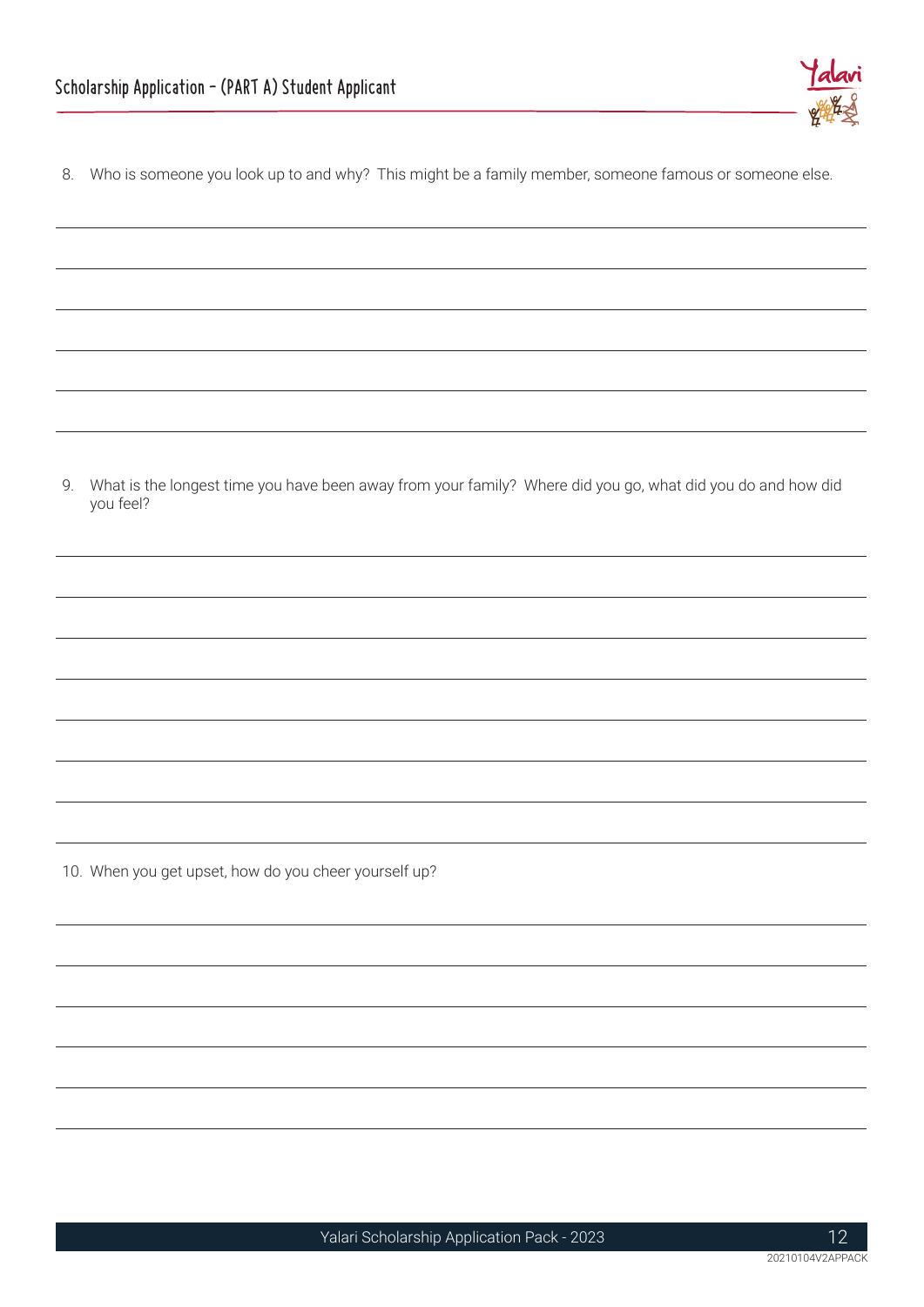



11. These are the Yalari values. Choose one and write about a time when you used it. For example, *"I showed compassion when..."*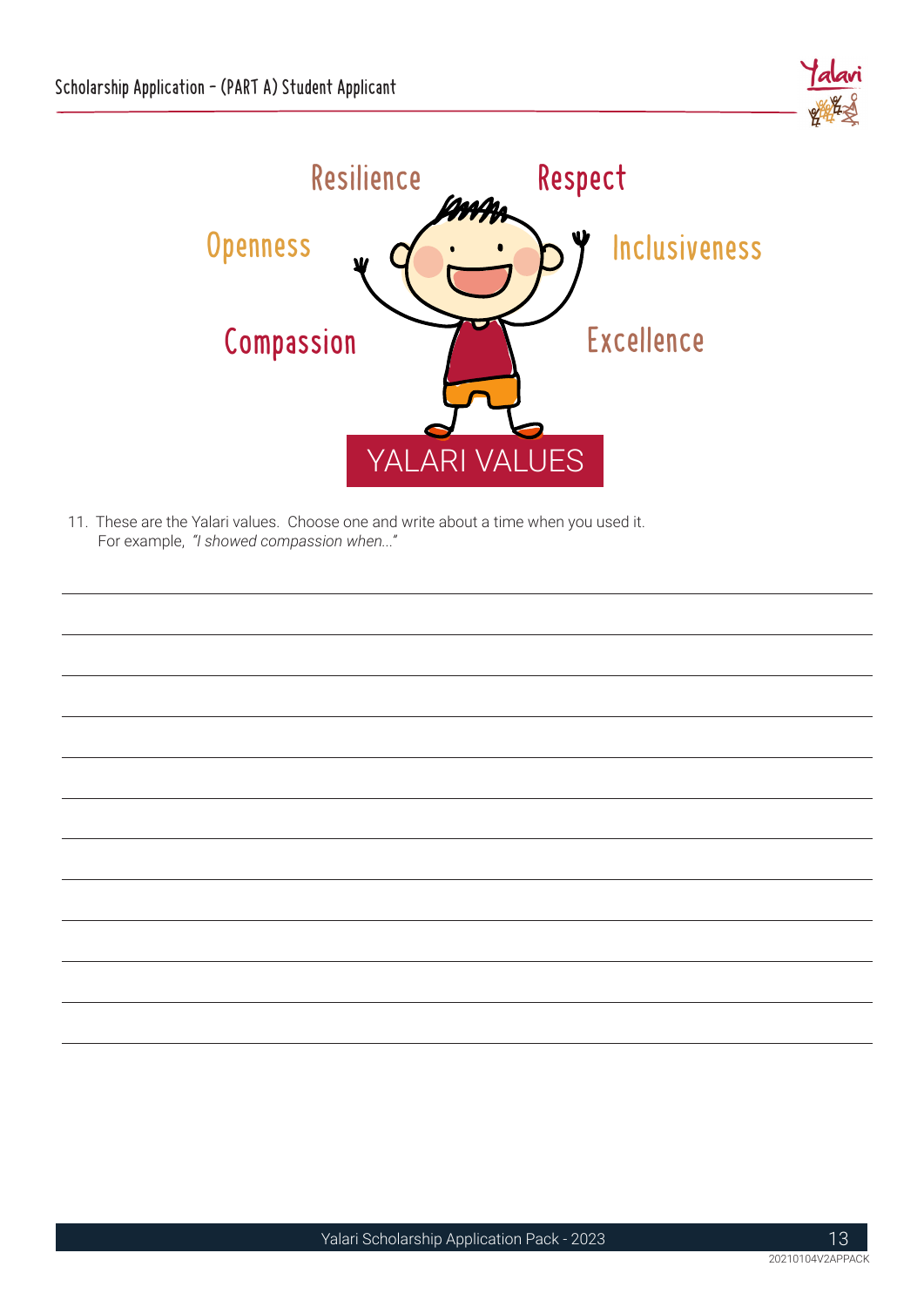

# **3. Your Current School**

|    | 1. What school do you go to now?                                                                            |
|----|-------------------------------------------------------------------------------------------------------------|
| 2. | What year level are you in?                                                                                 |
| 3. | Have you received any awards for schoolwork, leadership, good behaviour or citizenship? What were they for? |
|    |                                                                                                             |
|    |                                                                                                             |
|    |                                                                                                             |
|    |                                                                                                             |
| 4. | Have you won any sports awards, trophies or certificates? What were they for?                               |
|    |                                                                                                             |
|    |                                                                                                             |
|    |                                                                                                             |
|    |                                                                                                             |
| 5. | Does your school or community celebrate NAIDOC? If yes, tell us how you are involved.                       |
|    |                                                                                                             |
|    |                                                                                                             |
|    |                                                                                                             |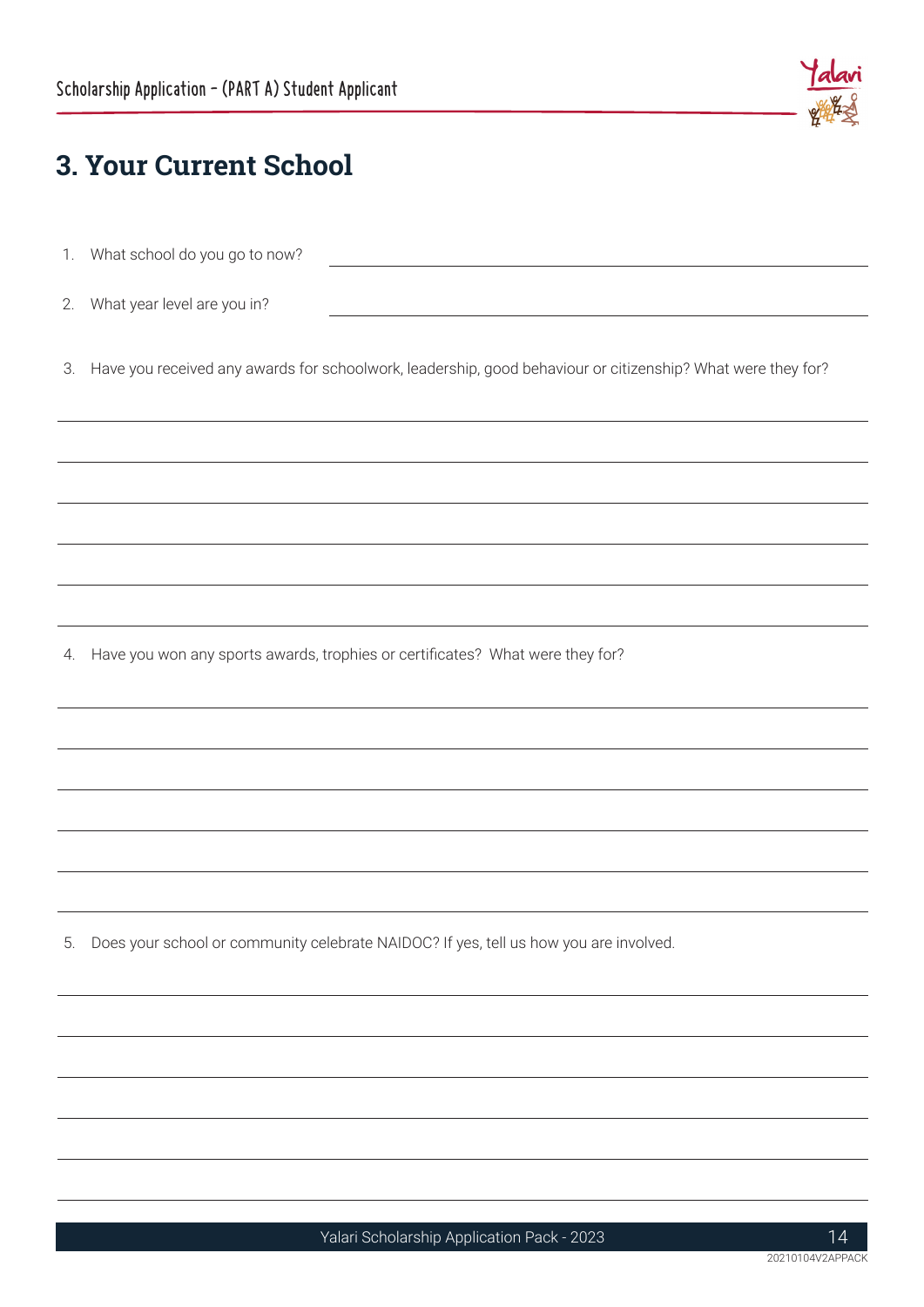

# **4. Boarding School and Beyond**

1. Tell us what you know about boarding school?

2. Why do you want to go to boarding school?

3. What do you think will be tough about going to boarding school? How will you overcome these things?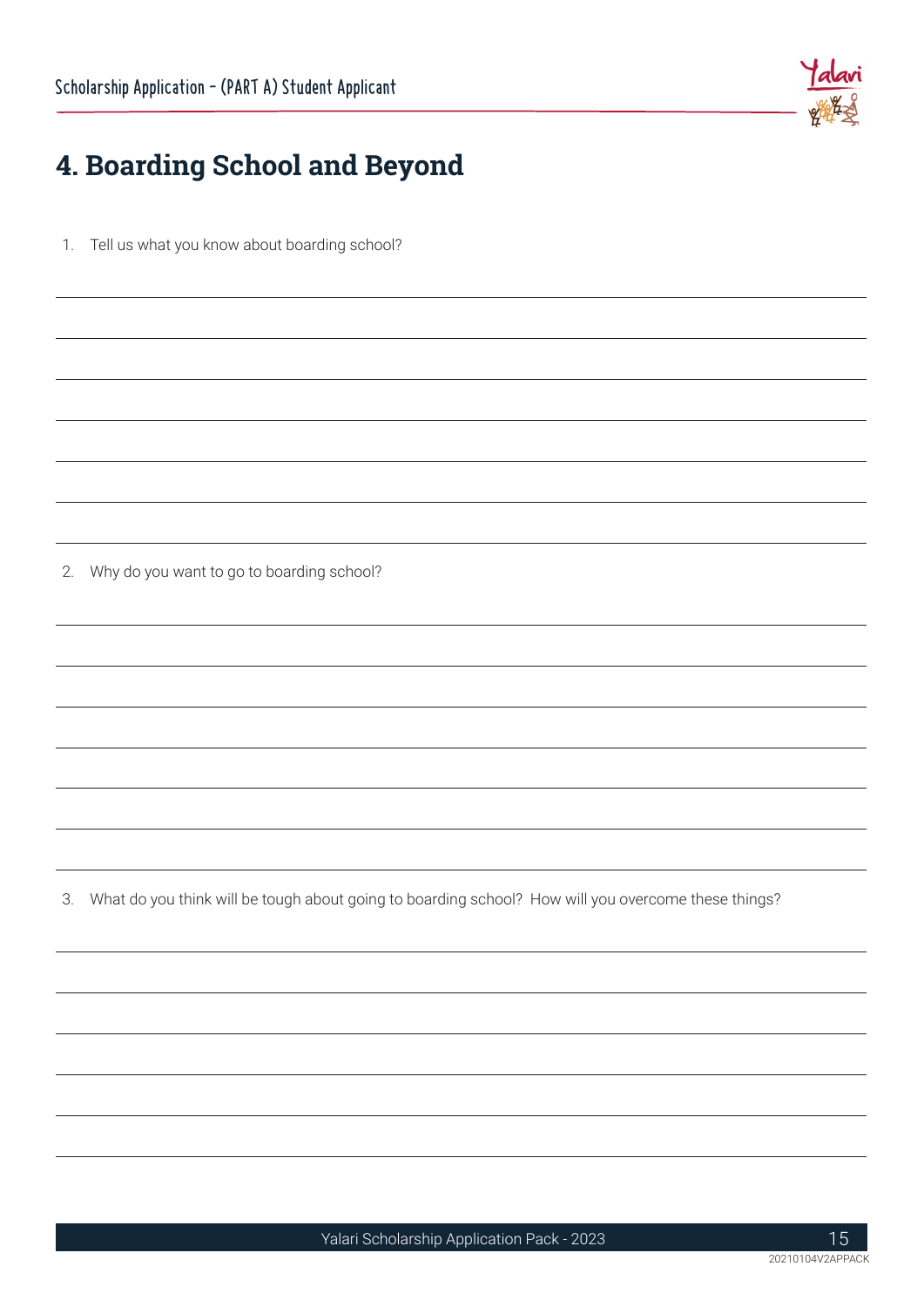4. Talk about two things you would like to do when you finish Year 12.

5. If you don't get this scholarship, what would you do to achieve these things?

6. Write about 250 words or one page, explaining why you think you should be awarded a scholarship to go to boarding school. This must be in your own words, thoughts and handwriting.

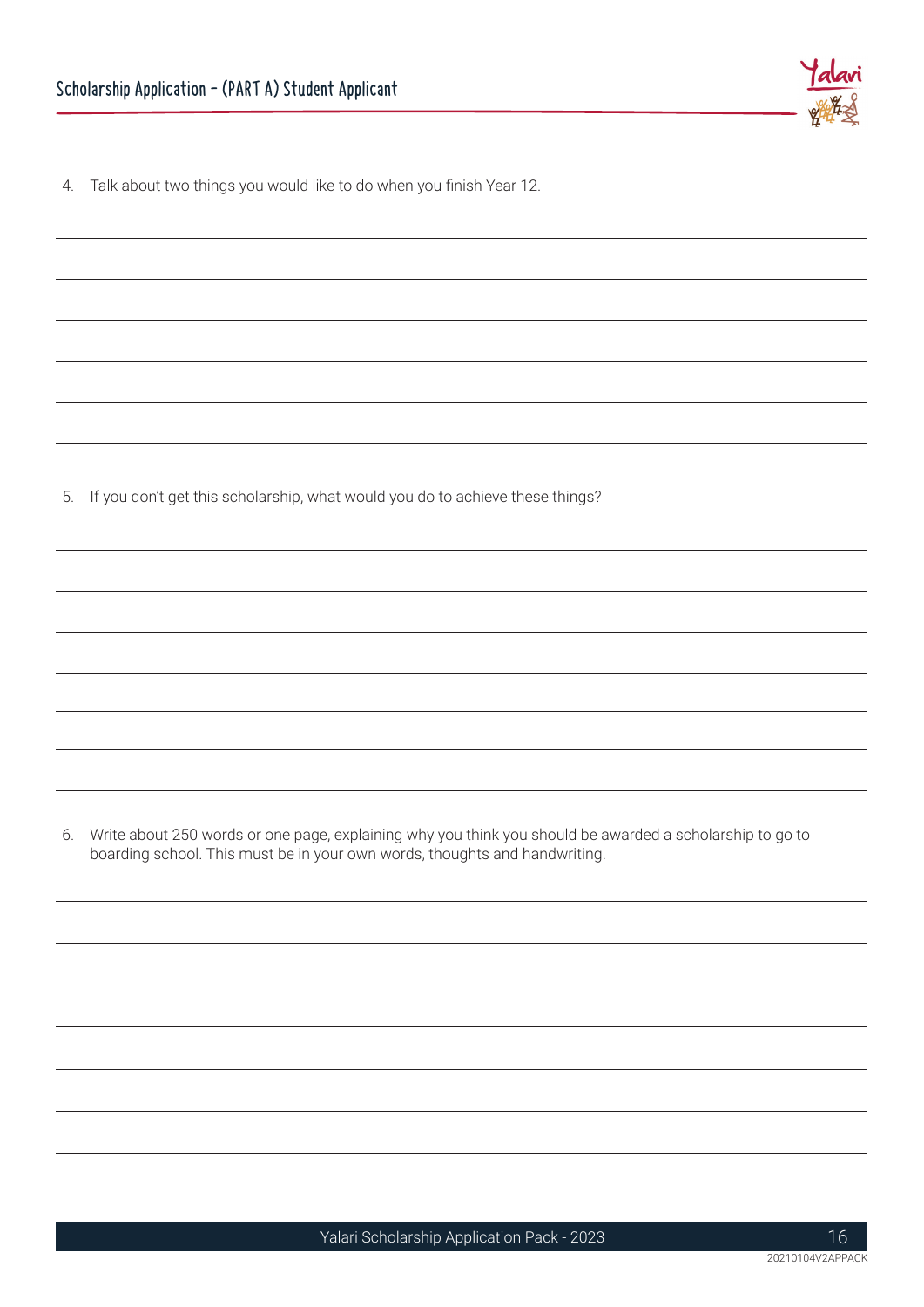

| $\sim$ $\sim$            |
|--------------------------|
| $\overline{\phantom{0}}$ |
|                          |
|                          |
| $\overline{\phantom{0}}$ |
|                          |
| $\overline{\phantom{a}}$ |
|                          |
|                          |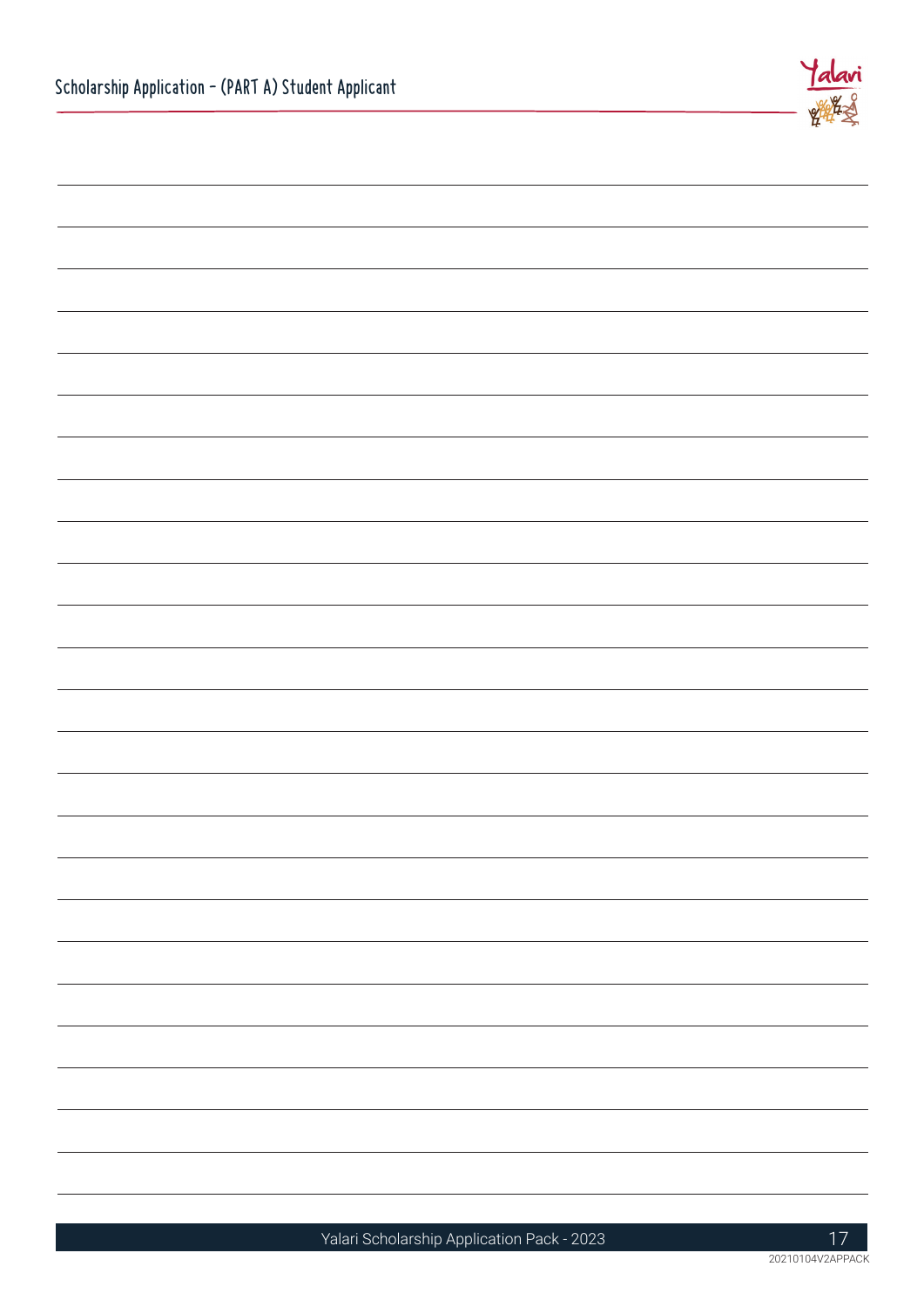7. Is there anything else you would like us to know?

| <b>ACKNOWLEDGEMENT</b> |                                                |
|------------------------|------------------------------------------------|
| My name is             | and I have written this application by myself. |
| Signature:             | Date:                                          |
|                        |                                                |

### **WHAT HAPPENS NEXT?**

Once Yalari has received your completed application it will be read by some of our student support staff. They will make a decision about whether you will go to the next round, to be interviewed.

If we select you for an interview, someone from Yalari will contact the adult who gave you this form and arrange a time to meet at your house or in your community. This is your chance to ask lots of questions about boarding school and for us to get to know you.

The third and final round is an interview at the boarding school with the Head of School (Principal or Headmaster). You can take a parent with you and someone from Yalari will also meet you there. If the Head of School says 'yes', then you have the scholarship. The scholarship always starts in Year 7 and finishes in Year 12.

#### Thank you for your application! Ask Mum, Dad or your guardian to complete the rest of the application and post it to Yalari. Good luck!

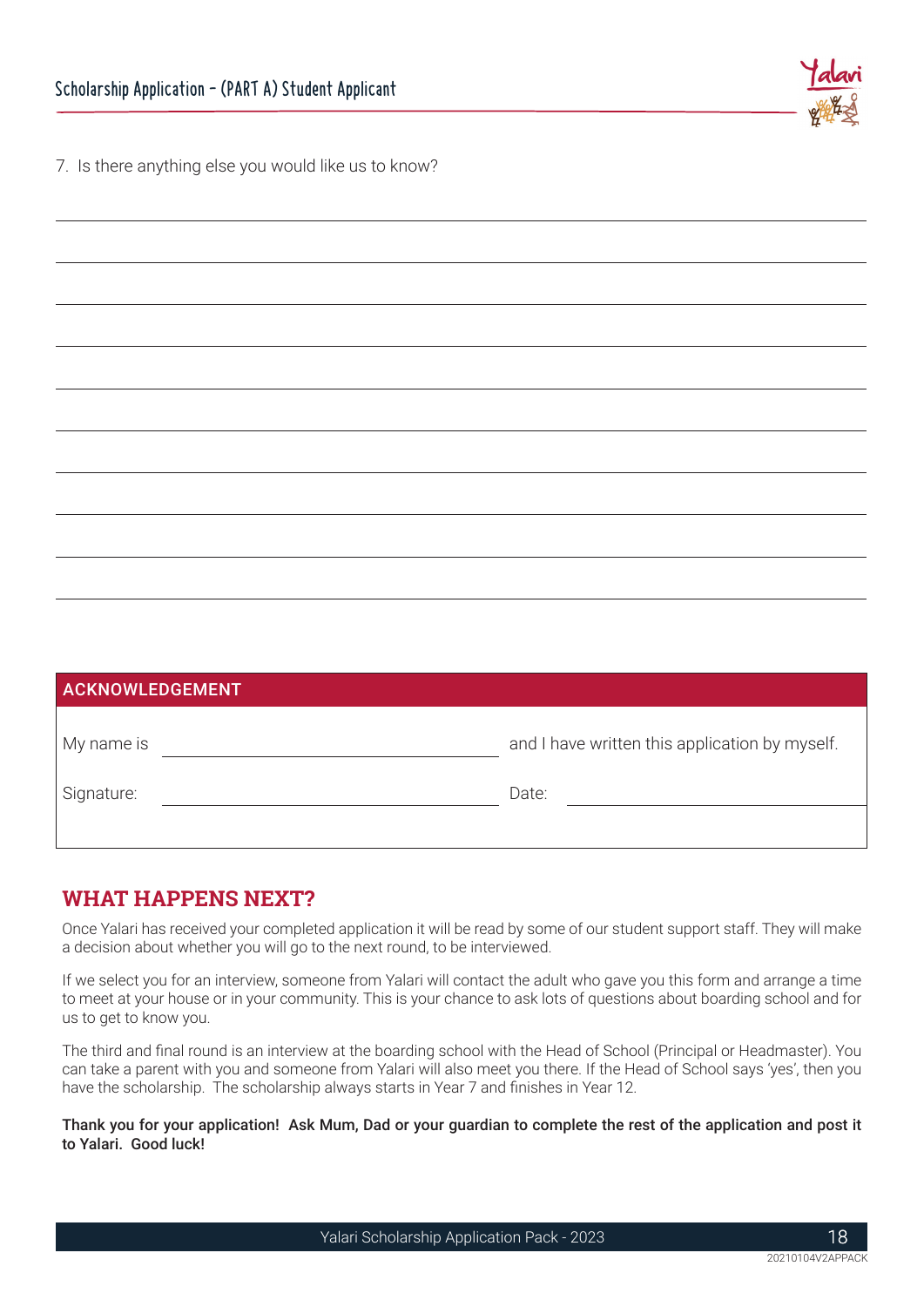

'n

# **(PART B) PARENT OR GUARDIAN APPLICATION**

This part of the application should be completed by the parent or guardian. Please use black or blue pen only and do not use a computer.

### **ELIGIBILITY**

To be eligible for a Rosemary Bishop Indigenous Education Scholarship, the applicant must be an Aboriginal or Torres Strait Islander child from a regional, rural or remote community in Australia who is entering Year 7 in 2023. If you are unsure whether you meet the criteria, please contact us.

| <b>First Parent/Guardian/Carer Details</b>     |              |                 |                                              |  |
|------------------------------------------------|--------------|-----------------|----------------------------------------------|--|
| Full Name                                      | Age          |                 |                                              |  |
| Home Address                                   |              |                 |                                              |  |
| Suburb                                         | State        | Postcode        |                                              |  |
| Postal Address (If different from above)       |              |                 |                                              |  |
| Suburb                                         | <b>State</b> | Postcode        |                                              |  |
| Mobile Phone                                   | Home Phone   |                 |                                              |  |
| Work Phone                                     | Email        |                 |                                              |  |
| What is your relationship to the<br>applicant? |              |                 |                                              |  |
| Do you live with the applicant?<br>Yes         | <b>No</b>    | Full-time       | Part-time<br>Weekends                        |  |
| Relationship Status<br>Single                  | Married      | De Facto        | Separated                                    |  |
| Are you Aboriginal?<br>Yes                     | <b>No</b>    | Home Community? | What is the name of your Mob/Language Group/ |  |
| Are you Torres Strait Islander?<br>Yes         | No           |                 |                                              |  |
| Are you employed?<br>Yes                       | <b>No</b>    | Full-time       | Part-time<br>Casual                          |  |
| Where do you work?                             |              | Position        |                                              |  |
| Where did you go to school?                    |              |                 |                                              |  |
| What is your highest level of education?       |              |                 |                                              |  |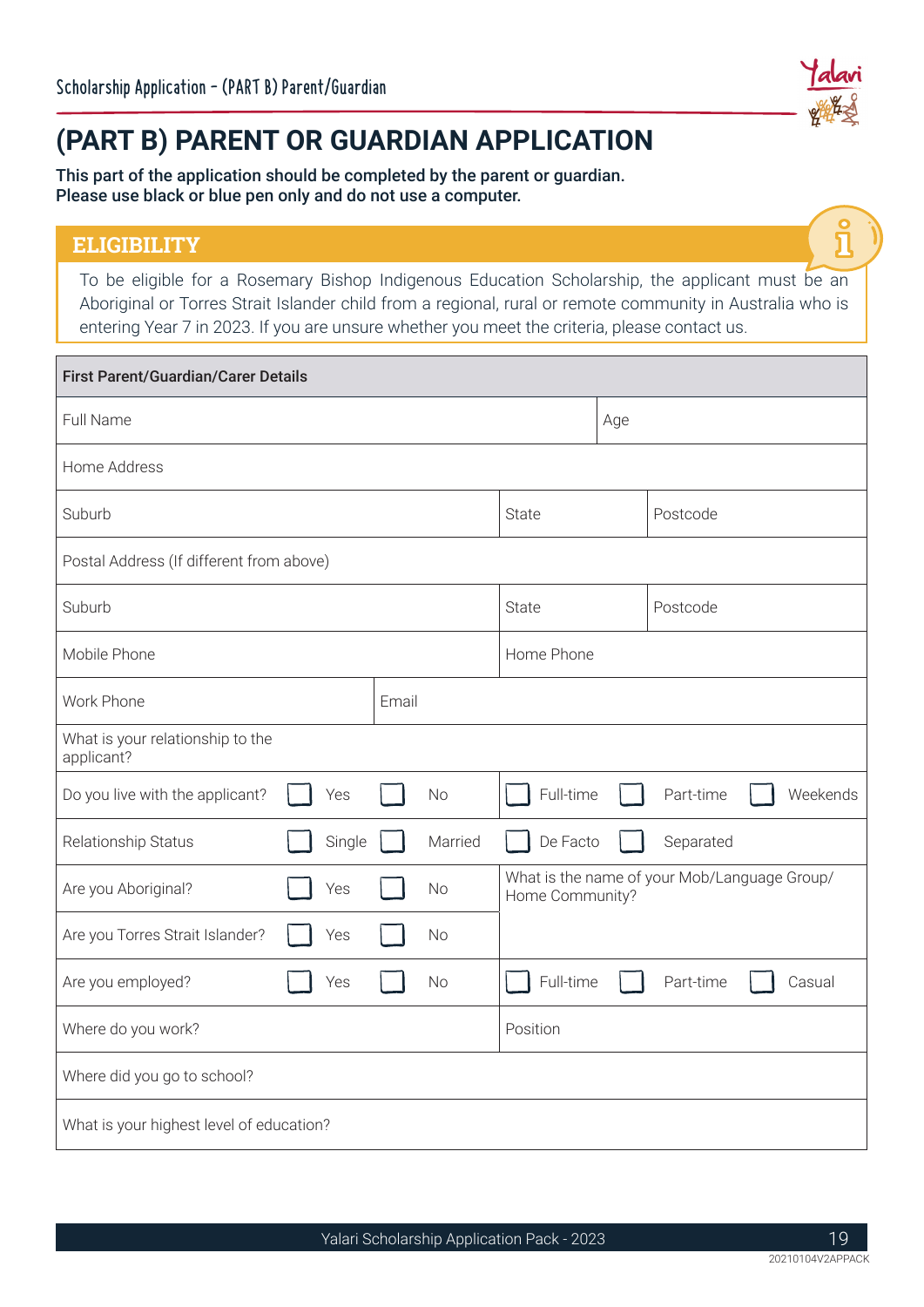

| <b>Second Parent/Guardian/Carer Details</b>    |            |                 |                                              |          |
|------------------------------------------------|------------|-----------------|----------------------------------------------|----------|
| Full Name                                      |            | Age             |                                              |          |
| Home Address                                   |            |                 |                                              |          |
| Suburb                                         | State      | Postcode        |                                              |          |
| Postal Address (If different from above)       |            |                 |                                              |          |
| Suburb                                         |            | <b>State</b>    | Postcode                                     |          |
| Mobile Phone                                   | Home Phone |                 |                                              |          |
| Work Phone                                     | Email      |                 |                                              |          |
| What is your relationship to the<br>applicant? |            |                 |                                              |          |
| Do you live with the applicant?<br>Yes         | <b>No</b>  | Full-time       | Part-time                                    | Weekends |
| Relationship Status<br>Single                  | Married    | De Facto        | Separated                                    |          |
| Are you Aboriginal?<br>Yes                     | <b>No</b>  | Home Community? | What is the name of your Mob/Language Group/ |          |
| Are you Torres Strait Islander?<br>Yes         | <b>No</b>  |                 |                                              |          |
| Are you employed?<br>Yes                       | <b>No</b>  | Full-time       | Part-time                                    | Casual   |
| Where do you work?                             |            | Position        |                                              |          |
| Where did you go to school?                    |            |                 |                                              |          |
| What is your highest level of education?       |            |                 |                                              |          |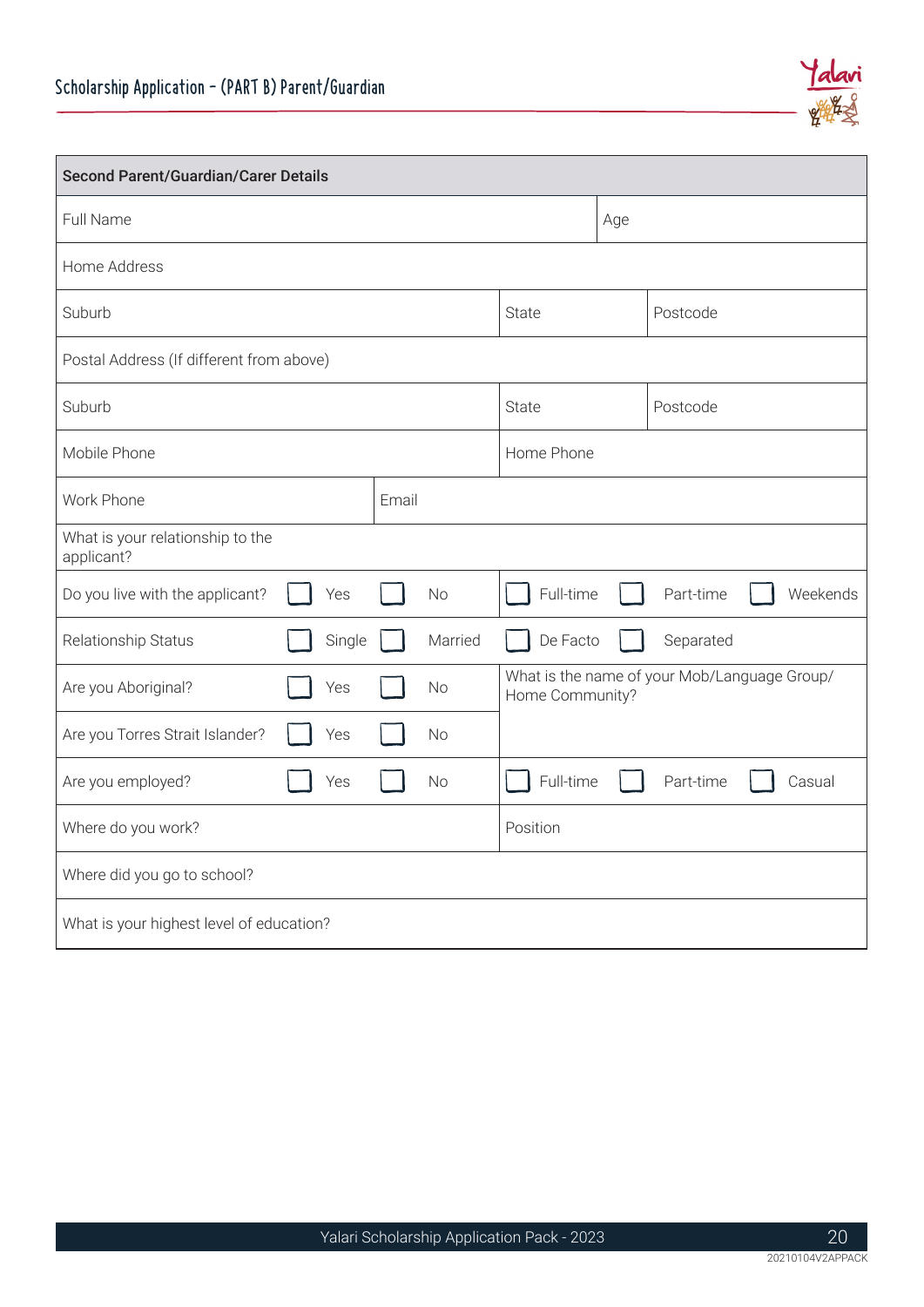

### You only need to fill in this page if the details are not listed in the first/second parent/guardian.

| Full Name<br>Age<br>Home Address<br>Suburb<br>State<br>Postcode<br>Postal Address<br>Suburb<br>State<br>Postcode<br>Mobile Phone<br>Home Phone<br>Work Phone<br>Email<br>Single<br>Married<br>De Facto<br>Separated<br>Relationship Status<br>What is the name of your Mob/Language Group/Home<br>Are you Aboriginal?<br>Yes<br>No<br>Community?<br>Are you Torres Strait<br>Yes<br>Islander?<br><b>No</b><br>If applicable, does the biological mother know about this application and support it? Please give details.<br>How much contact does the student applicant have with<br>Do not live together but<br>Lives with<br>mother<br>has regular contact<br>Irregular<br>No contact<br>contact<br>Biological Father's Details (only enter if different from page 19 or page 20)<br>Full Name<br>Age<br>Home Address |  |
|-------------------------------------------------------------------------------------------------------------------------------------------------------------------------------------------------------------------------------------------------------------------------------------------------------------------------------------------------------------------------------------------------------------------------------------------------------------------------------------------------------------------------------------------------------------------------------------------------------------------------------------------------------------------------------------------------------------------------------------------------------------------------------------------------------------------------|--|
|                                                                                                                                                                                                                                                                                                                                                                                                                                                                                                                                                                                                                                                                                                                                                                                                                         |  |
|                                                                                                                                                                                                                                                                                                                                                                                                                                                                                                                                                                                                                                                                                                                                                                                                                         |  |
|                                                                                                                                                                                                                                                                                                                                                                                                                                                                                                                                                                                                                                                                                                                                                                                                                         |  |
|                                                                                                                                                                                                                                                                                                                                                                                                                                                                                                                                                                                                                                                                                                                                                                                                                         |  |
|                                                                                                                                                                                                                                                                                                                                                                                                                                                                                                                                                                                                                                                                                                                                                                                                                         |  |
|                                                                                                                                                                                                                                                                                                                                                                                                                                                                                                                                                                                                                                                                                                                                                                                                                         |  |
|                                                                                                                                                                                                                                                                                                                                                                                                                                                                                                                                                                                                                                                                                                                                                                                                                         |  |
|                                                                                                                                                                                                                                                                                                                                                                                                                                                                                                                                                                                                                                                                                                                                                                                                                         |  |
|                                                                                                                                                                                                                                                                                                                                                                                                                                                                                                                                                                                                                                                                                                                                                                                                                         |  |
|                                                                                                                                                                                                                                                                                                                                                                                                                                                                                                                                                                                                                                                                                                                                                                                                                         |  |
| their biological mother?                                                                                                                                                                                                                                                                                                                                                                                                                                                                                                                                                                                                                                                                                                                                                                                                |  |
|                                                                                                                                                                                                                                                                                                                                                                                                                                                                                                                                                                                                                                                                                                                                                                                                                         |  |
|                                                                                                                                                                                                                                                                                                                                                                                                                                                                                                                                                                                                                                                                                                                                                                                                                         |  |
|                                                                                                                                                                                                                                                                                                                                                                                                                                                                                                                                                                                                                                                                                                                                                                                                                         |  |
|                                                                                                                                                                                                                                                                                                                                                                                                                                                                                                                                                                                                                                                                                                                                                                                                                         |  |
|                                                                                                                                                                                                                                                                                                                                                                                                                                                                                                                                                                                                                                                                                                                                                                                                                         |  |
| Suburb<br>State<br>Postcode                                                                                                                                                                                                                                                                                                                                                                                                                                                                                                                                                                                                                                                                                                                                                                                             |  |
| Postal Address                                                                                                                                                                                                                                                                                                                                                                                                                                                                                                                                                                                                                                                                                                                                                                                                          |  |
| Suburb<br>State<br>Postcode                                                                                                                                                                                                                                                                                                                                                                                                                                                                                                                                                                                                                                                                                                                                                                                             |  |
| Mobile Phone<br>Home Phone                                                                                                                                                                                                                                                                                                                                                                                                                                                                                                                                                                                                                                                                                                                                                                                              |  |
| Work Phone<br>Email                                                                                                                                                                                                                                                                                                                                                                                                                                                                                                                                                                                                                                                                                                                                                                                                     |  |
| Single<br>De Facto<br>Relationship Status<br>Married<br>Separated                                                                                                                                                                                                                                                                                                                                                                                                                                                                                                                                                                                                                                                                                                                                                       |  |
| What is the name of your Mob/Language Group/Home<br>Are you Aboriginal?<br>Yes<br><b>No</b>                                                                                                                                                                                                                                                                                                                                                                                                                                                                                                                                                                                                                                                                                                                             |  |
| Community?<br>Are you Torres Strait                                                                                                                                                                                                                                                                                                                                                                                                                                                                                                                                                                                                                                                                                                                                                                                     |  |
| Islander?<br>Yes<br><b>No</b><br>If applicable, does the biological father know about this application and support it? Please give details.                                                                                                                                                                                                                                                                                                                                                                                                                                                                                                                                                                                                                                                                             |  |
|                                                                                                                                                                                                                                                                                                                                                                                                                                                                                                                                                                                                                                                                                                                                                                                                                         |  |
| How much contact does the student applicant have with<br>Lives with<br>Do not live together but<br>their biological father?<br>mother<br>has regular contact                                                                                                                                                                                                                                                                                                                                                                                                                                                                                                                                                                                                                                                            |  |
|                                                                                                                                                                                                                                                                                                                                                                                                                                                                                                                                                                                                                                                                                                                                                                                                                         |  |
| Irregular<br>No contact<br>contact                                                                                                                                                                                                                                                                                                                                                                                                                                                                                                                                                                                                                                                                                                                                                                                      |  |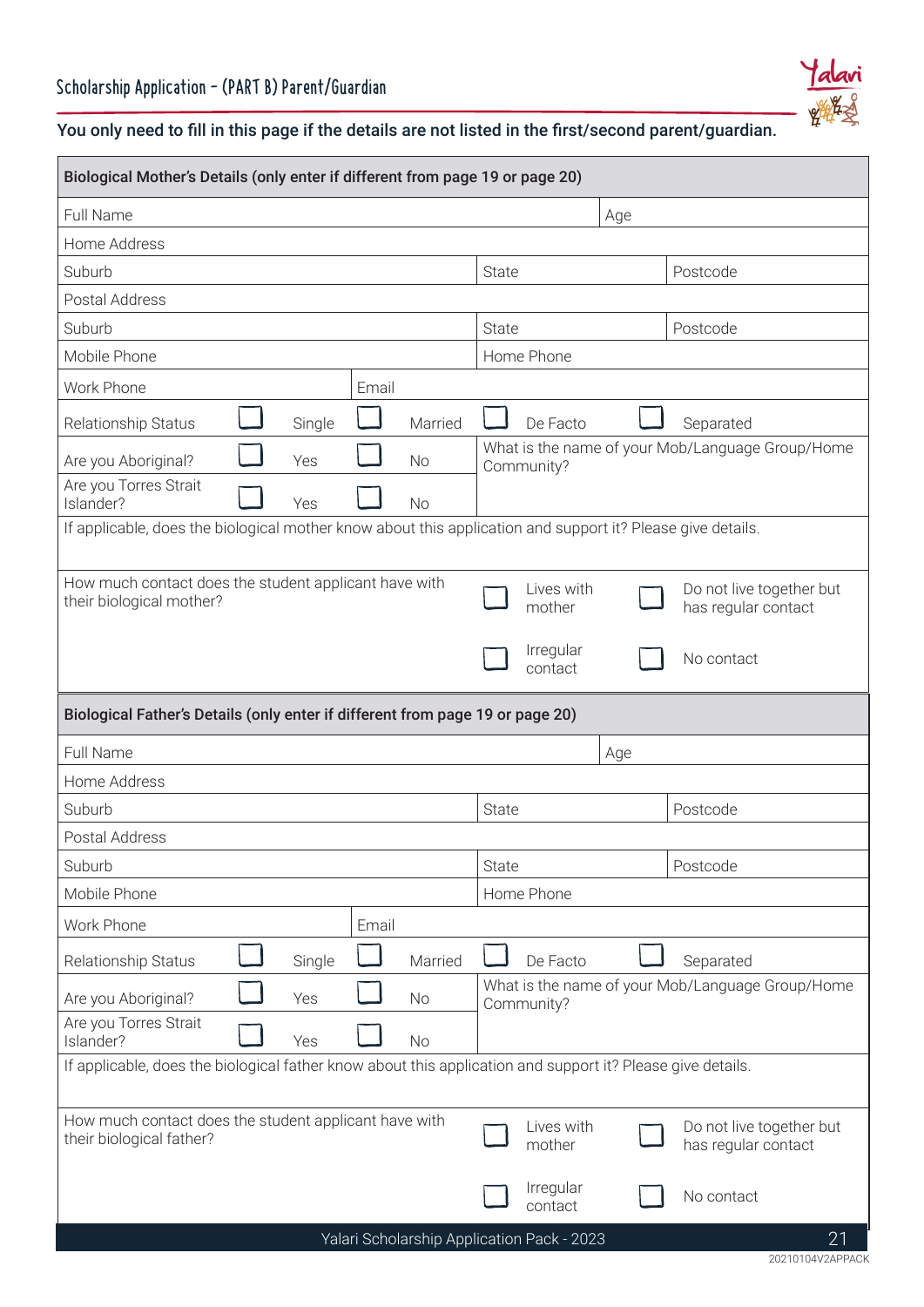

# **1. About Your Child**



2. What does your child do outside of school? For example: hobbies, sports, social activities etc.

3. How does your child react when they are upset? What comforts them?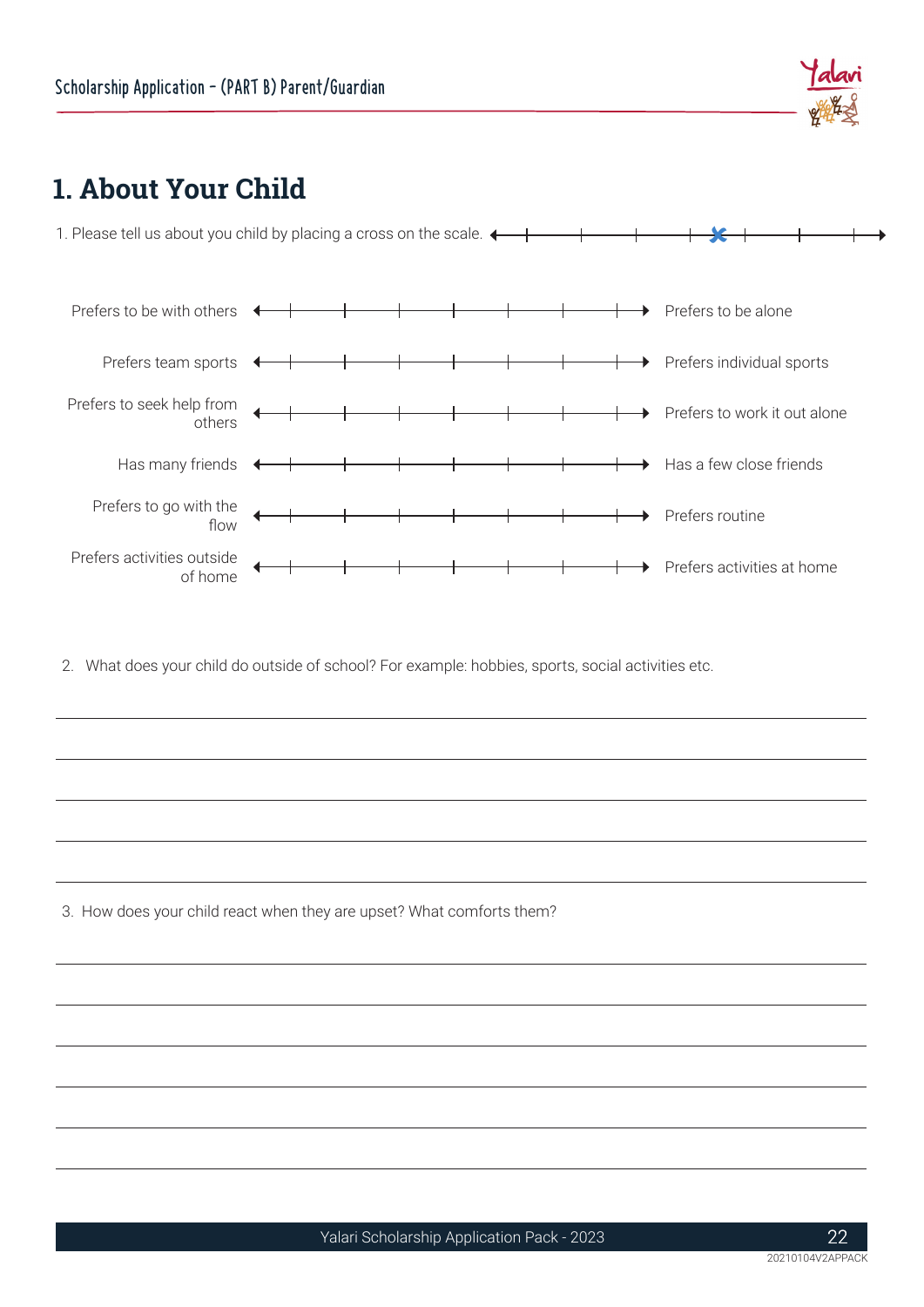4. Tell us about your child's connection to culture. For example: NAIDOC celebrations, sitting with elders, kinship, speaking language, attending ceremonies etc.

5. What about your child makes you proud?

6. What do you think will challenge your child at boarding school?

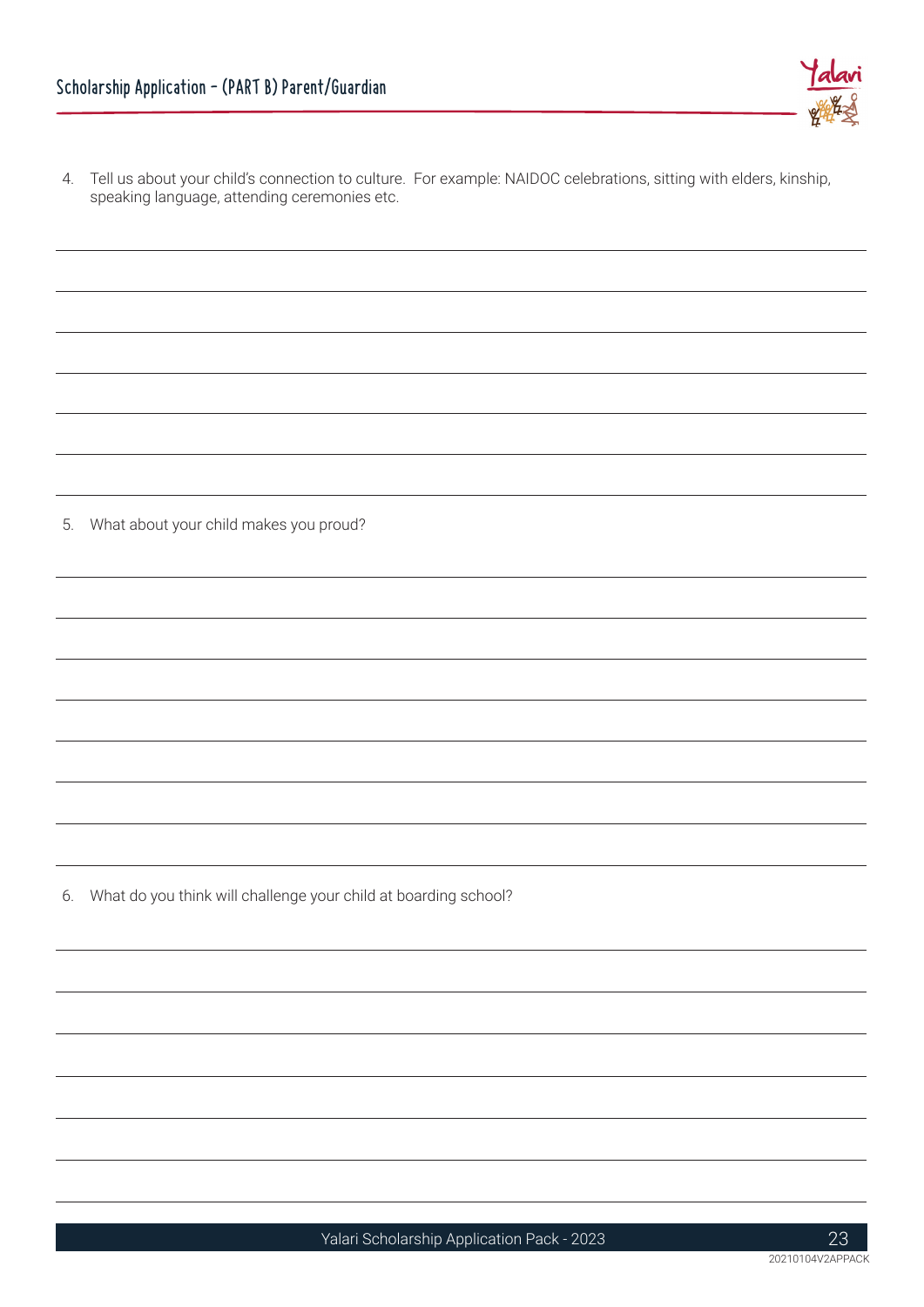# **2. About the Family**

1. How will you keep in touch with your child while they are at boarding school?

2. Who will support you while your child is at boarding school?

3. Please tell us about other children in the family.

| Name           | Age | Details of any scholarships or special education programs |
|----------------|-----|-----------------------------------------------------------|
| $\mathbb{1}$ . |     |                                                           |
|                |     |                                                           |
| 2.             |     |                                                           |
| 3.             |     |                                                           |
| 4.             |     |                                                           |
| 5.             |     |                                                           |
| 6.             |     |                                                           |
| 7.             |     |                                                           |

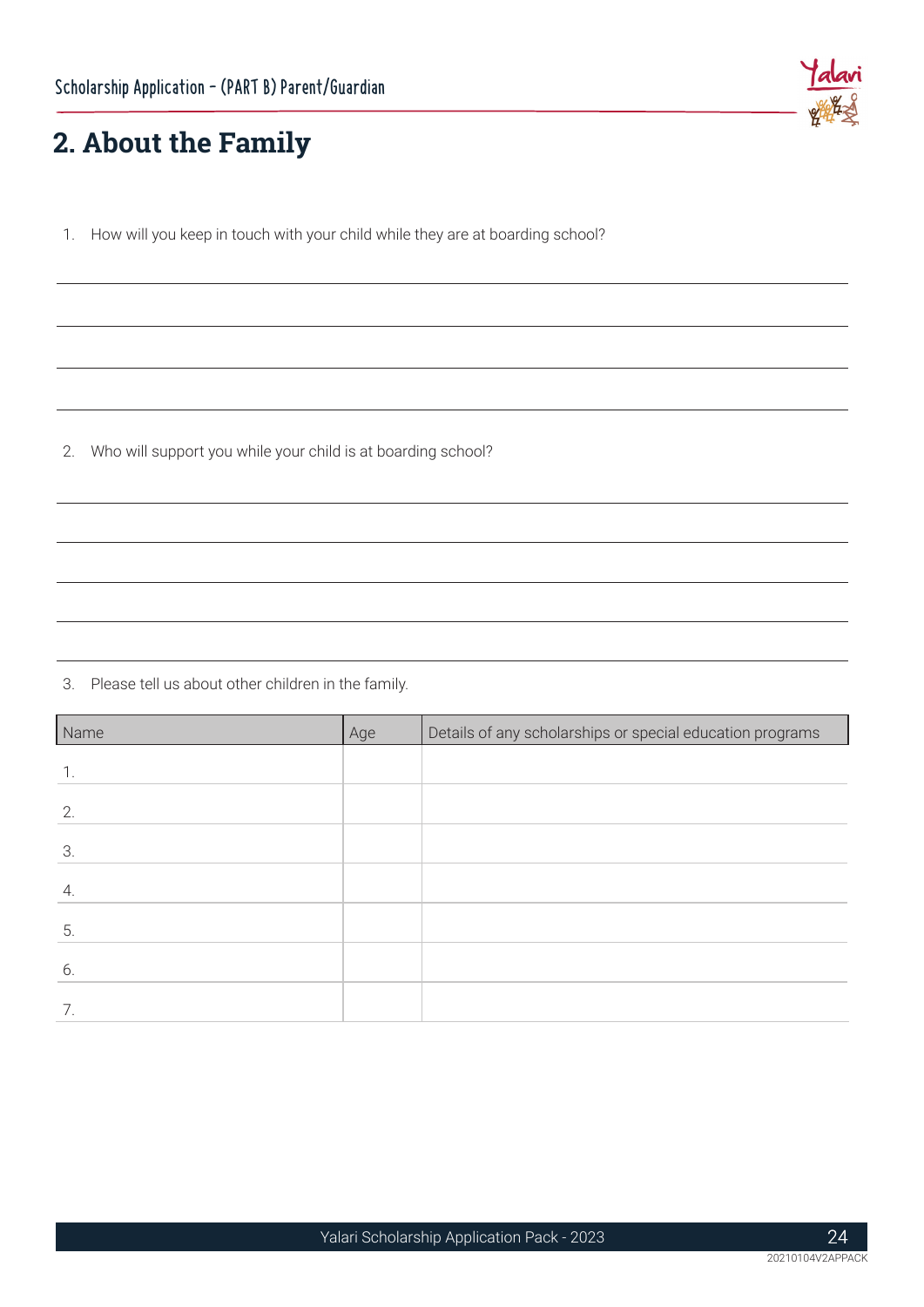

# **3. About the Scholarship**

1. What do you know about Yalari?

| 2. | How did you hear about this scholarship? Tick all boxes that apply.                                                                                               |                  |     |                              |                    |
|----|-------------------------------------------------------------------------------------------------------------------------------------------------------------------|------------------|-----|------------------------------|--------------------|
|    | Family member or<br>family friend                                                                                                                                 | Who?             |     |                              | Internet search    |
|    | I know someone on a<br>Yalari scholarship                                                                                                                         | Who?             |     |                              | Yalari website     |
|    | Teacher/Principal at<br>Primary school                                                                                                                            | Which school?    |     |                              | Facebook           |
|    | A boarding school                                                                                                                                                 | Which school?    |     |                              | Newspaper          |
|    | Member of the<br>community                                                                                                                                        | Who?             |     |                              | Radio              |
|    | Other (Please specify)                                                                                                                                            | Who? Where from? |     |                              | Media/social media |
|    |                                                                                                                                                                   |                  |     |                              |                    |
| 3. | Are you Abstudy eligible?                                                                                                                                         |                  | Yes | <b>No</b>                    | Unsure             |
| 4. | Your obligation to Yalari toward the scholarship is between \$600 to \$5,000 per year. How will you manage this?<br>Please see the "Costs to Families" on page 5. |                  |     |                              |                    |
|    |                                                                                                                                                                   |                  |     |                              |                    |
|    |                                                                                                                                                                   |                  |     |                              |                    |
|    |                                                                                                                                                                   |                  |     |                              |                    |
| 5. | Have you applied for or are you planning on applying for any<br>other scholarships for this applicant?                                                            |                  |     | Yes<br>(Please give details  | No                 |
|    | Please note, this does not affect your Yalari application.                                                                                                        |                  |     | below including<br>progress) |                    |
|    |                                                                                                                                                                   |                  |     |                              |                    |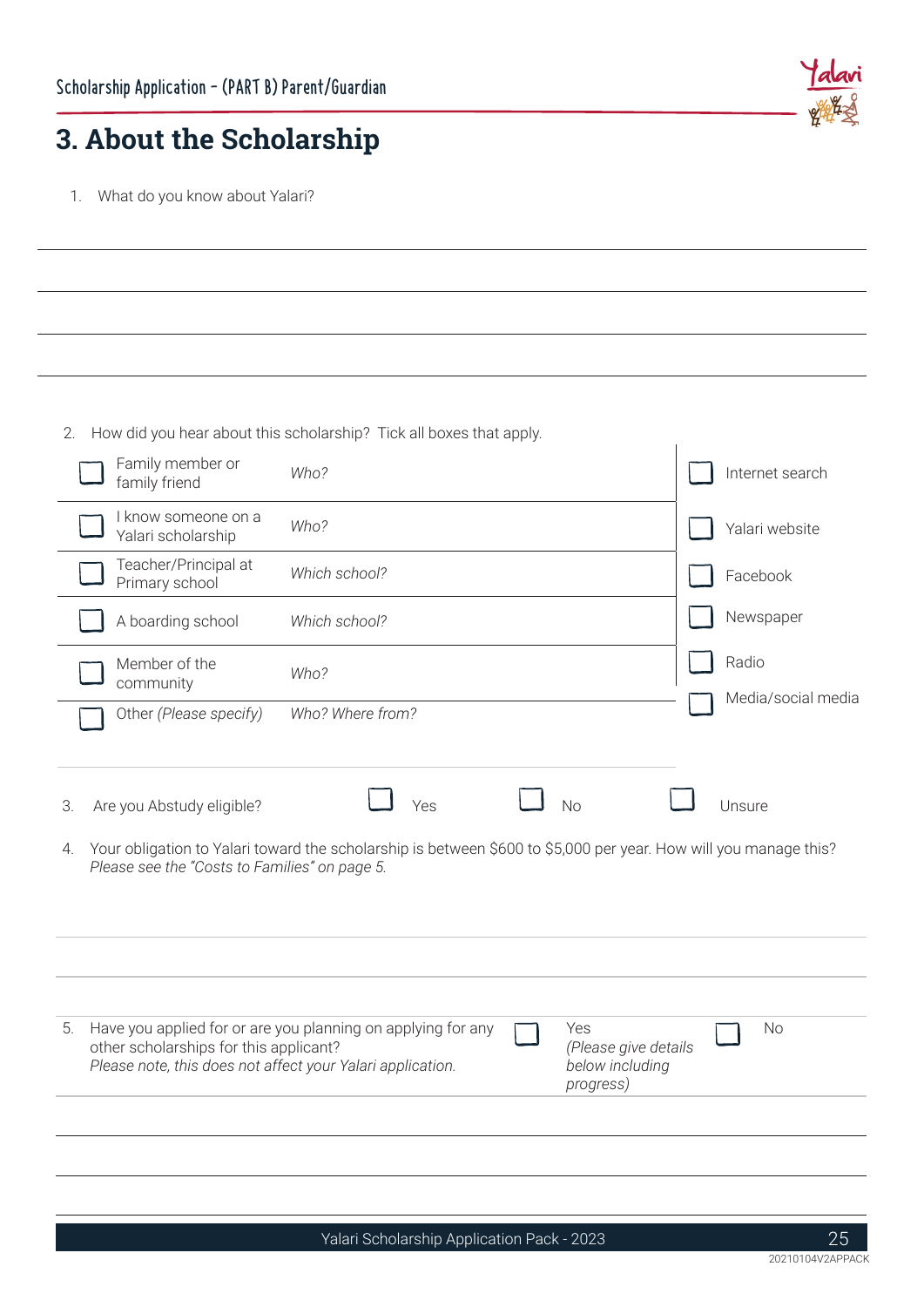

3. Which Yalari partner school(s) are you interested in? Please select below and explain the reasons why. *Please note your preference is not a guarantee of school placement.* 

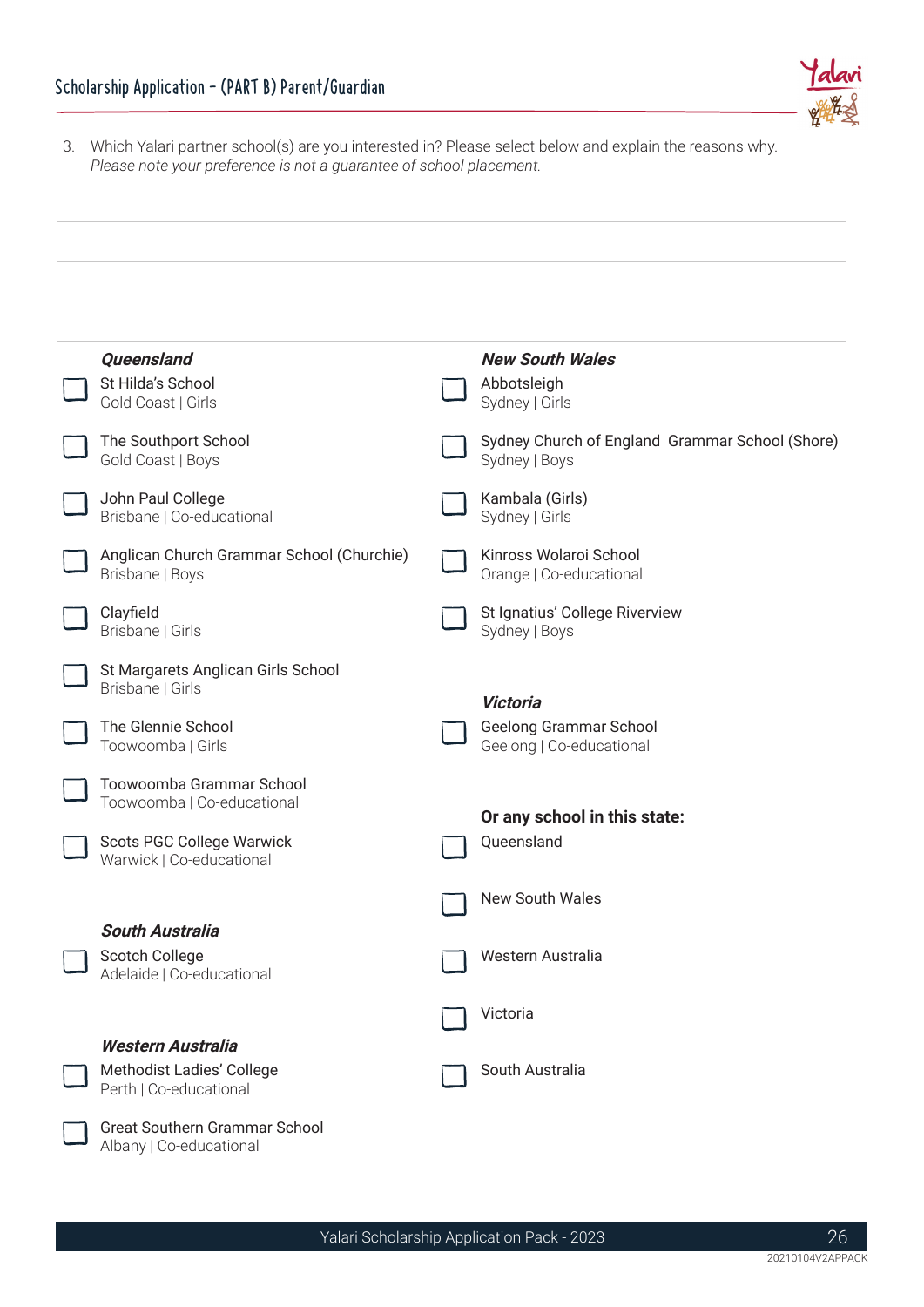6. Is there any other information that you would like us to take into consideration regarding this application?

| <b>ACKNOWLEDGEMENT</b><br>The information provided is true and correct. | <b>PLEASE NOTE</b>                                                                                                                                                   |
|-------------------------------------------------------------------------|----------------------------------------------------------------------------------------------------------------------------------------------------------------------|
| Name:<br>Signature:<br>Date:                                            | If after 4 weeks you<br>have not received confirmation<br>that we have received your<br>application, please call our<br>student support team on<br>$(07)$ 5665 8688. |

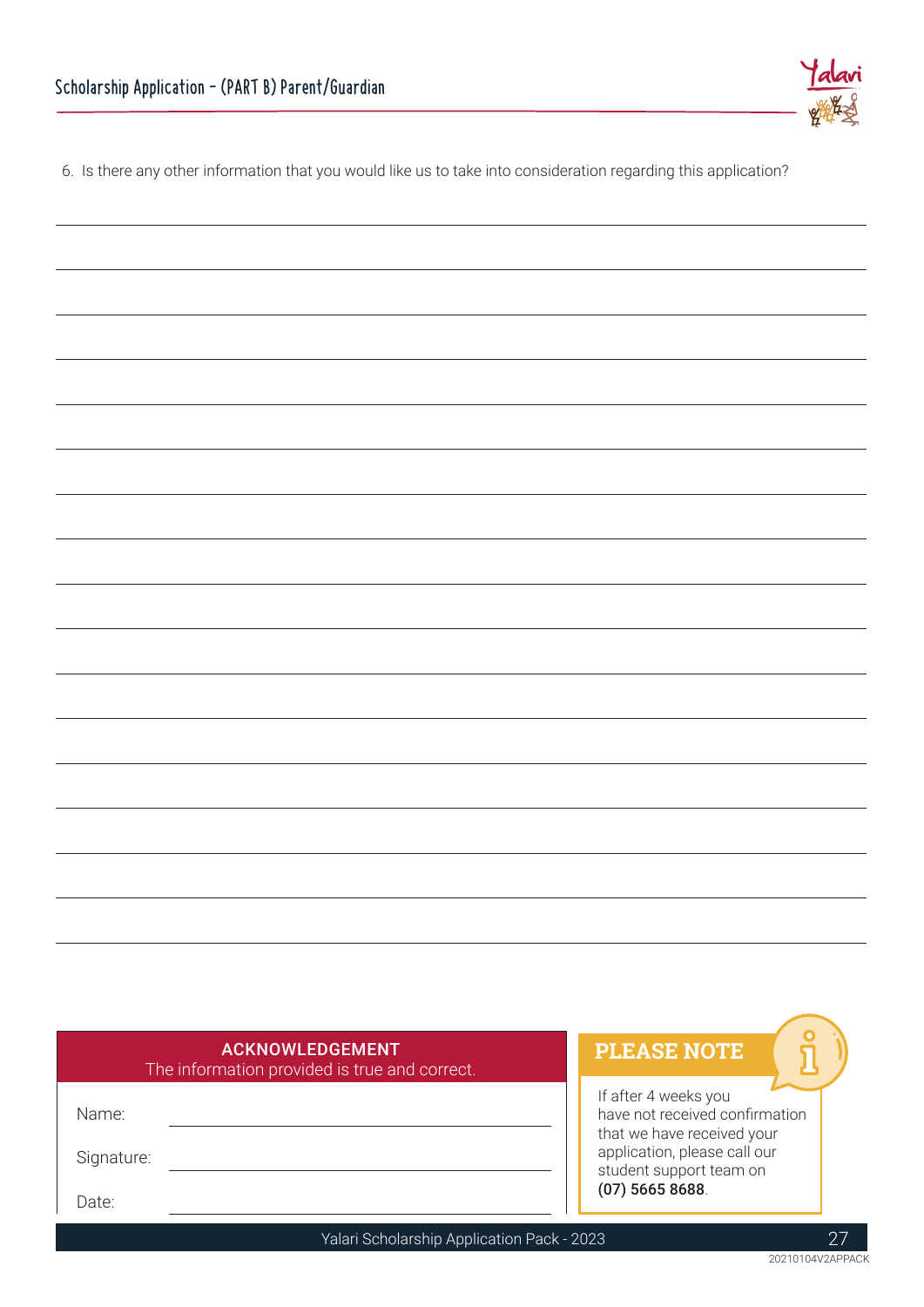

# END OF APPLICATION PACK. Thank you and good luck with your application.

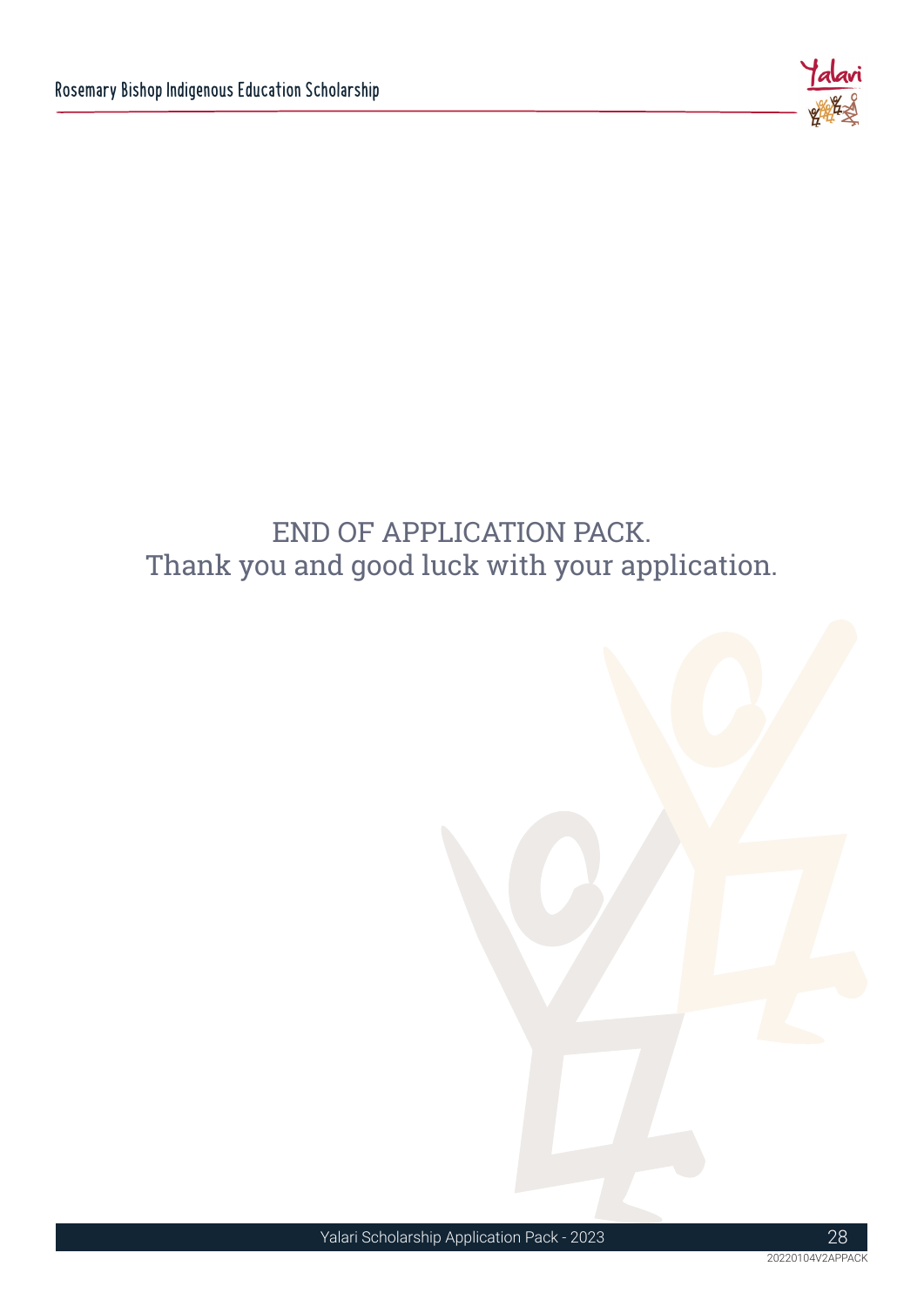

# **(PART C) GENERAL MEDICAL FORM**

### TO BE COMPLETED BY THE PARENT OR GUARDIAN

#### The information in this form is used by Yalari to provide appropriate care for the applicant. Any medical conditions or history have no effect on the selection of Yalari Scholarship recipients.

| Student Applicant's Full Name:                                          |                                  |              |  |  |  |
|-------------------------------------------------------------------------|----------------------------------|--------------|--|--|--|
| Female<br>Male<br>Gender:                                               | Date of Birth:                   |              |  |  |  |
| Name of first person to contact for this child<br>Phone<br>Relationship |                                  |              |  |  |  |
| Name of emergency contact (at different address)                        | Phone                            | Relationship |  |  |  |
|                                                                         |                                  |              |  |  |  |
| MEDICARE CARD Number:                                                   | HEALTH CARE CARD (if applicable) |              |  |  |  |
| Name on Card                                                            | Name on Card                     |              |  |  |  |
| Card Ref                                                                | Card Number                      |              |  |  |  |
| <b>Expiry Date</b>                                                      | <b>Expiry Date</b>               |              |  |  |  |

| Has the applicant ever had any surgery?<br>Dates and details:      | Yes     | No              |  |  |
|--------------------------------------------------------------------|---------|-----------------|--|--|
| COVID-19 vaccination status of<br>Not<br>vaccinated<br>the student | 1 Dose  | 2 or more doses |  |  |
| Does the applicant wear glasses or contacts?                       | Yes     | No              |  |  |
| Does the applicant have any hearing issues?                        | Yes     | No              |  |  |
| Last visit to the<br>2022<br>2021<br>2020<br>dentist:              | Earlier | Never           |  |  |
| Is there any ongoing dental or orthodontic treatment?              |         |                 |  |  |
| If yes, please detail:                                             | Yes     | No              |  |  |
| Please detail any serious injuries or ongoing medical issues:      |         |                 |  |  |

NB: Through the administration of the Rosemary Bishop Indigenous Education Scholarship, Yalari Limited will need to collect personal information from you/your child. This will include personal information you have provided in this application pack and other personal information collected from the child's current school. The purpose of the information being collected by Yalari is to administer the Rosemary Bishop Indigenous Education Scholarship Program and it will not be used for any other purpose. Should the application be successful, a copy will be forwarded to the selected partner school and will be subject to their privacy policy.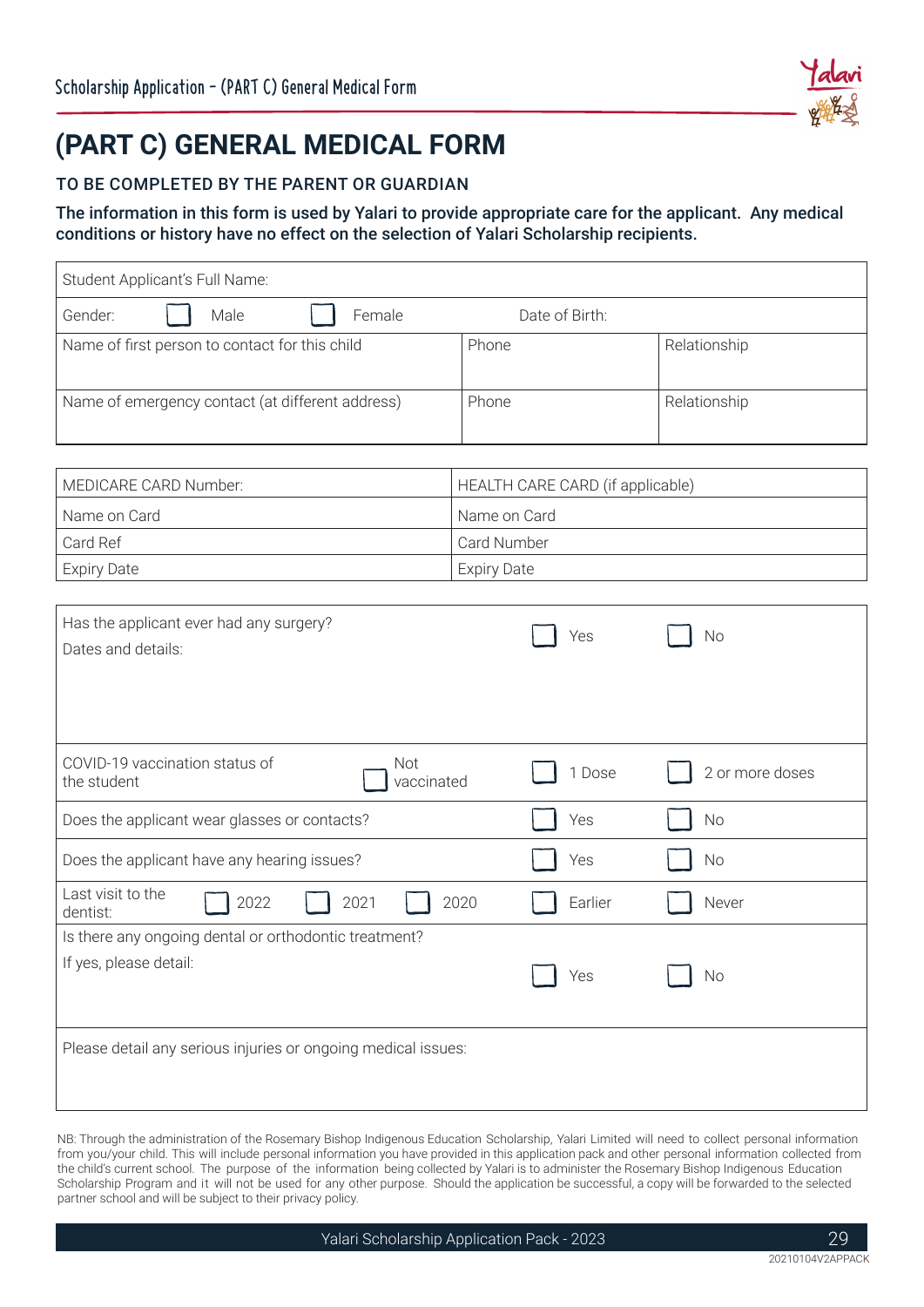## Yalari Scholarship Application - (PART C) General Medical Form

| Is it necessary for the applicant to take any medication?                                                 |            | Yes<br><b>No</b>                                                |                  |
|-----------------------------------------------------------------------------------------------------------|------------|-----------------------------------------------------------------|------------------|
| Medication 1:                                                                                             |            | Medication 2:                                                   |                  |
| Dosage                                                                                                    |            | Dosage                                                          |                  |
| Frequency                                                                                                 |            | Frequency                                                       |                  |
| For treatment of                                                                                          |            | For treatment of                                                |                  |
| Any other medications and/or details:                                                                     |            |                                                                 |                  |
|                                                                                                           |            |                                                                 |                  |
| Does the applicant have any allergies?                                                                    |            | Yes<br>No                                                       |                  |
| Allergic to:                                                                                              |            |                                                                 |                  |
| Does the applicant have any dietary requirements?<br>(For example: intolerences, vegetarian, gluten free) |            | Yes<br>No                                                       |                  |
| Please provide details:                                                                                   |            |                                                                 |                  |
| How well is the applicant able to swim?                                                                   | Poor       | Strong<br>Average                                               |                  |
| Please indicate if any of the following applies to the applicant.                                         |            |                                                                 |                  |
| <b>Diabetes</b>                                                                                           | No<br>Yes  | Details:                                                        |                  |
| Epilepsy, seizures or<br>blackouts                                                                        | Yes<br>No  | Details:                                                        |                  |
| Regular headaches                                                                                         | Yes<br>No  | Details:                                                        |                  |
| Regular nosebleeds                                                                                        | Yes<br>No  | Details:                                                        |                  |
| Blood pressure issues                                                                                     | Yes<br>No  | Details:                                                        |                  |
| Asthma                                                                                                    | No<br>Yes  | Details:                                                        |                  |
| Bed wetting (regular)                                                                                     | Yes<br>No  | Details:                                                        |                  |
| Sleepwalking                                                                                              | Yes<br>No  | Details:                                                        |                  |
| Ear/sinus problems                                                                                        | Yes<br>No  | Details:                                                        |                  |
| Scalp or skin conditions<br>(Eczema, scabies)                                                             | Yes<br>No  | Details:                                                        |                  |
| Anxiety, fears or phobias                                                                                 | Yes<br>No  | Details:                                                        |                  |
| <b>Emotional issues</b>                                                                                   | Yes<br>No  | Details:                                                        |                  |
| ADD/ADHD                                                                                                  | Yes<br>No  | Details:                                                        |                  |
| Any other medical conditions or issues that a boarding school would need to know?                         |            |                                                                 |                  |
|                                                                                                           |            |                                                                 |                  |
|                                                                                                           |            | ACKNOWLEDGEMENT - The information provided is true and correct. |                  |
| Name:                                                                                                     | Signature: |                                                                 | Date:            |
|                                                                                                           |            | Yalari Scholarship Application Pack - 2023                      | 30               |
|                                                                                                           |            |                                                                 | 20210104V2APPACK |

lalavi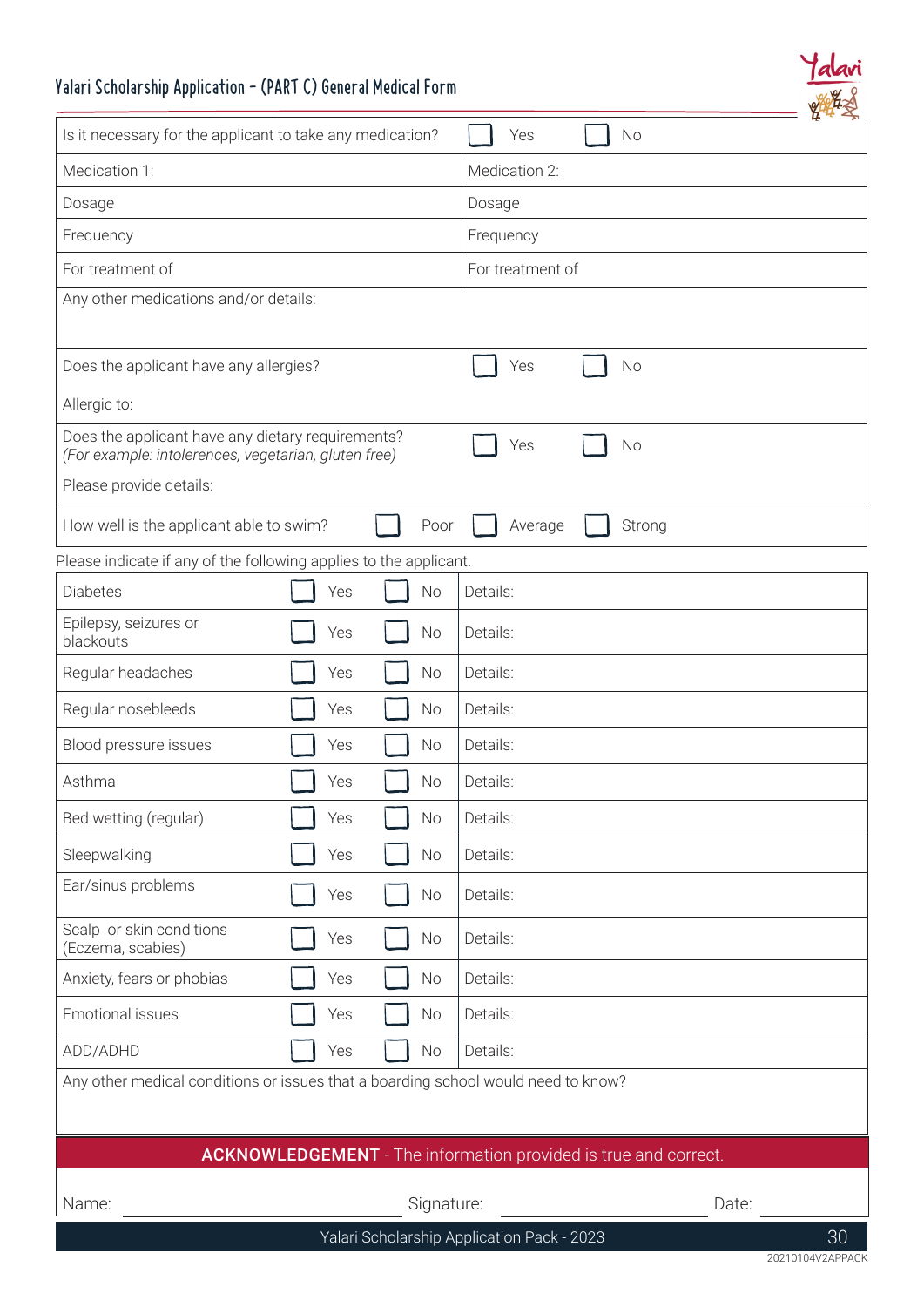

# **(PART D) MEDICAL PROFESSIONAL FORM**

### THIS PAGE SHOULD ONLY BE COMPLETED AND SIGNED BY A MEDICAL PRACTITIONER

| Name of Medical Practitioner                                                                                        |        |          |                                               |        |  |
|---------------------------------------------------------------------------------------------------------------------|--------|----------|-----------------------------------------------|--------|--|
| Practice/Clinic                                                                                                     |        |          |                                               |        |  |
| Phone                                                                                                               |        |          |                                               |        |  |
| Applicant's Name                                                                                                    |        |          | Date of Birth                                 |        |  |
| Medicare Card No.                                                                                                   |        |          | Card Ref                                      | Expiry |  |
| Health Care Card No.                                                                                                |        |          | Expiry                                        |        |  |
| Height                                                                                                              | Weight |          | Tetanus Shot/booster date                     |        |  |
|                                                                                                                     |        |          |                                               |        |  |
| IMMUNISATION RECORD (please attach)                                                                                 |        |          | MEDICAL TESTING (please attach if applicable) |        |  |
|                                                                                                                     |        |          |                                               |        |  |
| Has the applicant been diagnosed and/or treated for any of the following conditions? If so, please provide details. |        |          |                                               |        |  |
| Musculo-skeletal problems                                                                                           |        |          | Respiratory disease                           |        |  |
| Cardiovascular problems                                                                                             |        |          | Skin Disease                                  |        |  |
| <b>Diabetes</b>                                                                                                     |        |          | Renal disease (inc. urinary tract infection)  |        |  |
| Mental Health Issues                                                                                                |        | Details: |                                               |        |  |
| None of the above                                                                                                   |        |          |                                               |        |  |
| Is there any other information you feel would be relevant to pass on to a school purse, doctor or other medical     |        |          |                                               |        |  |

Is there any other information you feel would be relevant to pass on to a school nurse, doctor or other medical professional who might care for the applicant while he/she is at boarding school?

| I confirm that I have completed this form with the applicant and their parent/guardian and that all<br>information contained in this form is true and correct at the time of signing. |           |  |  |
|---------------------------------------------------------------------------------------------------------------------------------------------------------------------------------------|-----------|--|--|
| l Name                                                                                                                                                                                | Signature |  |  |
| l Position                                                                                                                                                                            | Date      |  |  |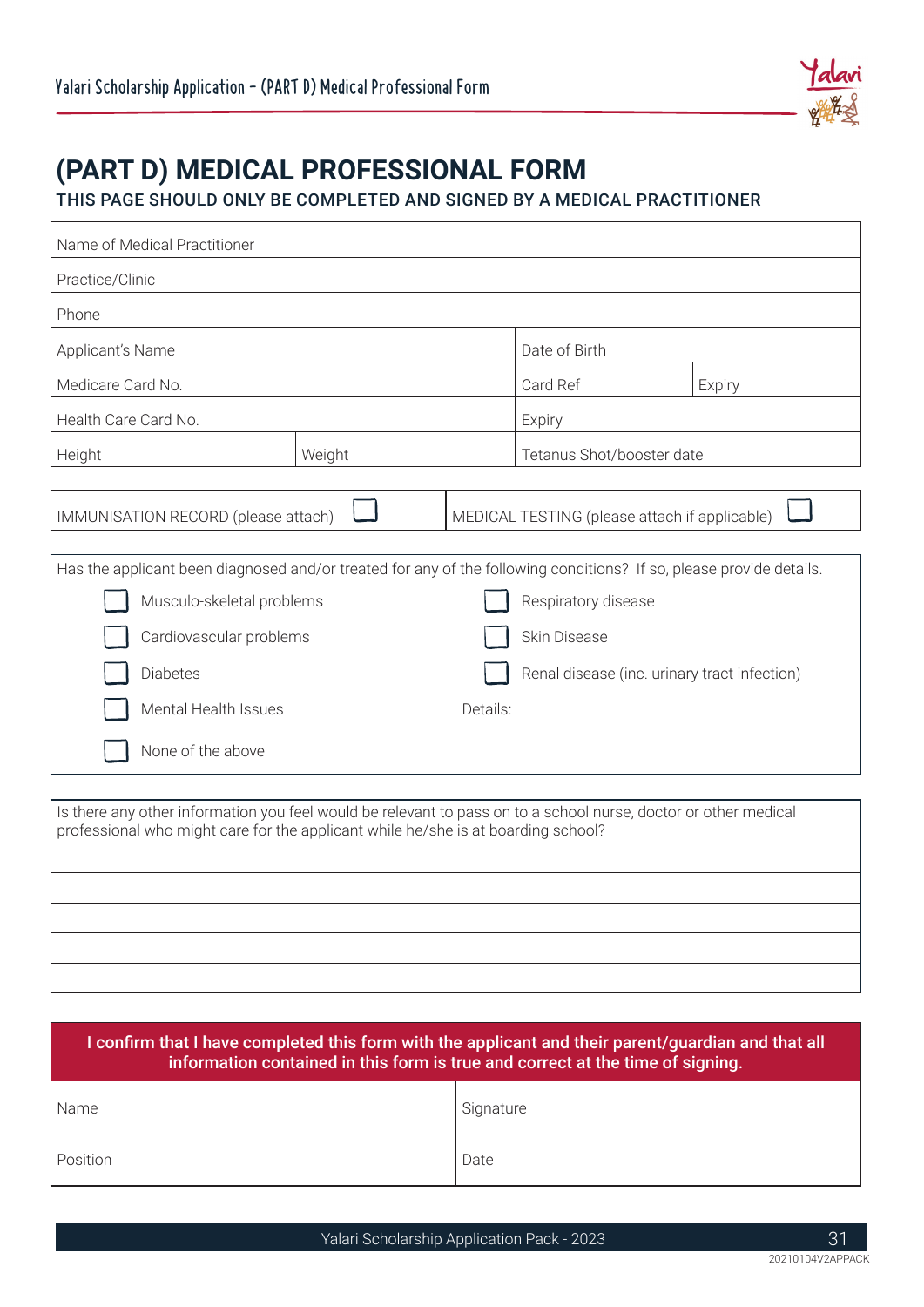

# **(PART E) SCHOOL REFERENCE**

#### THIS PAGE SHOULD ONLY BE COMPLETED BY A STAFF MEMBER AT THE APPLICANT'S CURRENT SCHOOL.

Yalari is a not-for-profit organisation that offers quality, secondary education scholarships at leading Australian boarding schools for Indigenous children from regional, rural and remote communities. We believe education is the key to generational change and a brighter future for Indigenous Australians and for our nation. Each year we select up to 50 children to begin in Year 7. Recipients are selected based on a selection critieria and thier willingness to give 100% to the journey.

| Student Applicant's Full Name:            |  |  |  |  |
|-------------------------------------------|--|--|--|--|
| Referee Details                           |  |  |  |  |
| Name                                      |  |  |  |  |
| School                                    |  |  |  |  |
| Occupation                                |  |  |  |  |
| Relationship to applicant                 |  |  |  |  |
| <b>Contact Number</b>                     |  |  |  |  |
| Email Address                             |  |  |  |  |
| How long have you known<br>the applicant? |  |  |  |  |

1. Boarding school is not for everyone. It requires applicants to be resilient, independent and outgoing. Can you describe the applicant's personality, sociability and capacity to work through problems.

2. We expect our scholarship students to complete Year 12 at their respective boarding school. Can you describe the applicant's desire to do well in school and any future ambitions they have ?

NB: Through the administration of the Rosemary Bishop Indigenous Education Scholarship, Yalari Limited will need to collect personal information from you to complete this reference. The purpose of the information being collected by Yalari is to administer the Rosemary Bishop Indigenous Education Scholarship and it will not be used for any other purpose. Should the application be successful, a copy will be forwarded to the selected partner school and will be subject to their privacy policy.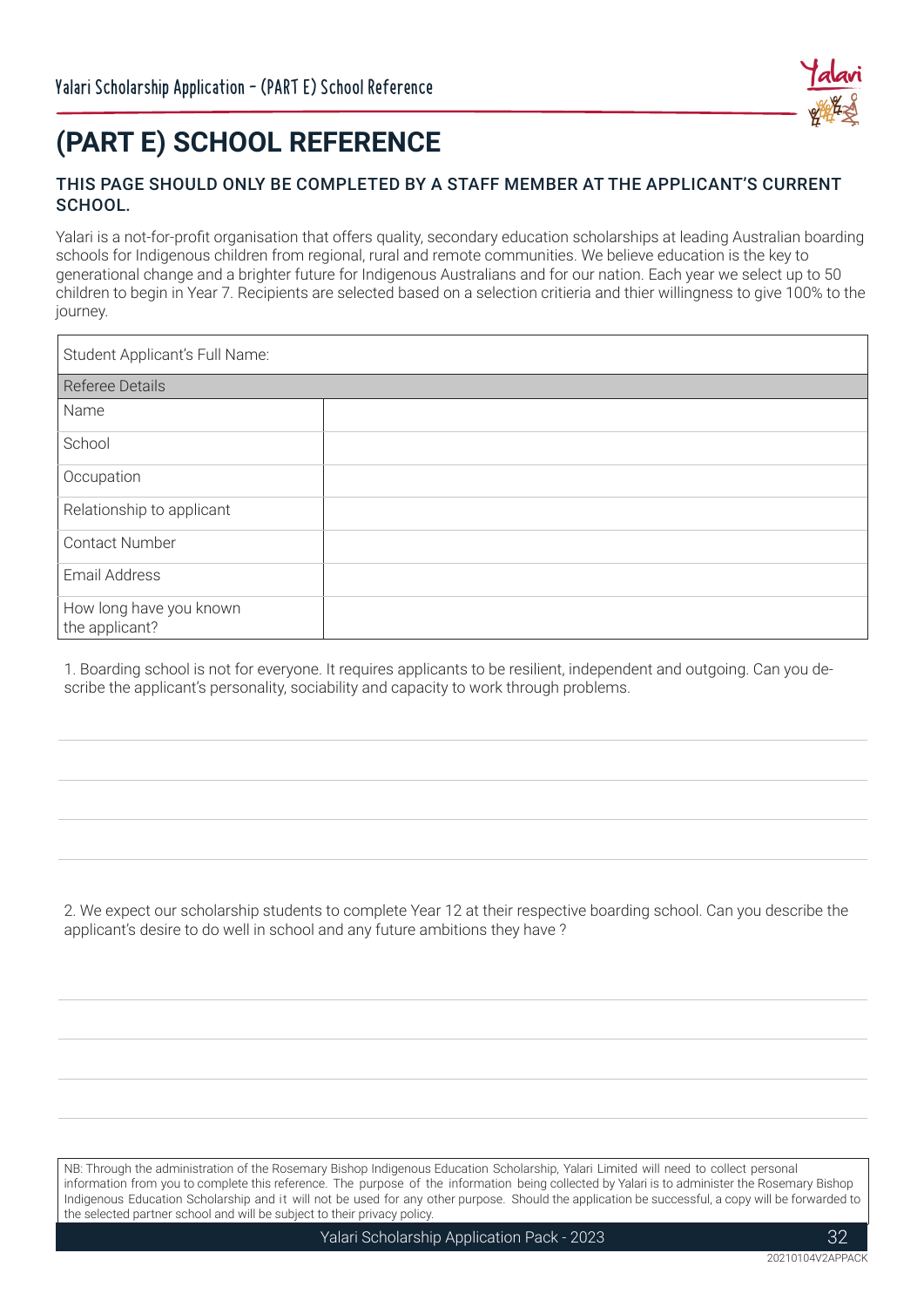| 3. Boarding school students require support from a range of supporters, none more important than family. What is          |
|---------------------------------------------------------------------------------------------------------------------------|
| your understanding of the family's support of this scholarship and the support the applicant is likely to receive when at |
| boarding school?                                                                                                          |

4. What support do you feel the applicant would need to thrive at boarding school? Please speak of any support that is relevant (I.e. academic support , emotional support, behavioural support, family support)

5. Finally, please tell us why you believe boarding school is a good fit for the applicant.

6. Is there any further information you would like to provide?

|           |                                                                    | $\cap$ |
|-----------|--------------------------------------------------------------------|--------|
| Date      |                                                                    |        |
| Signature |                                                                    |        |
| Name      |                                                                    |        |
|           | Agreement - to be signed by the staff member completing this form. |        |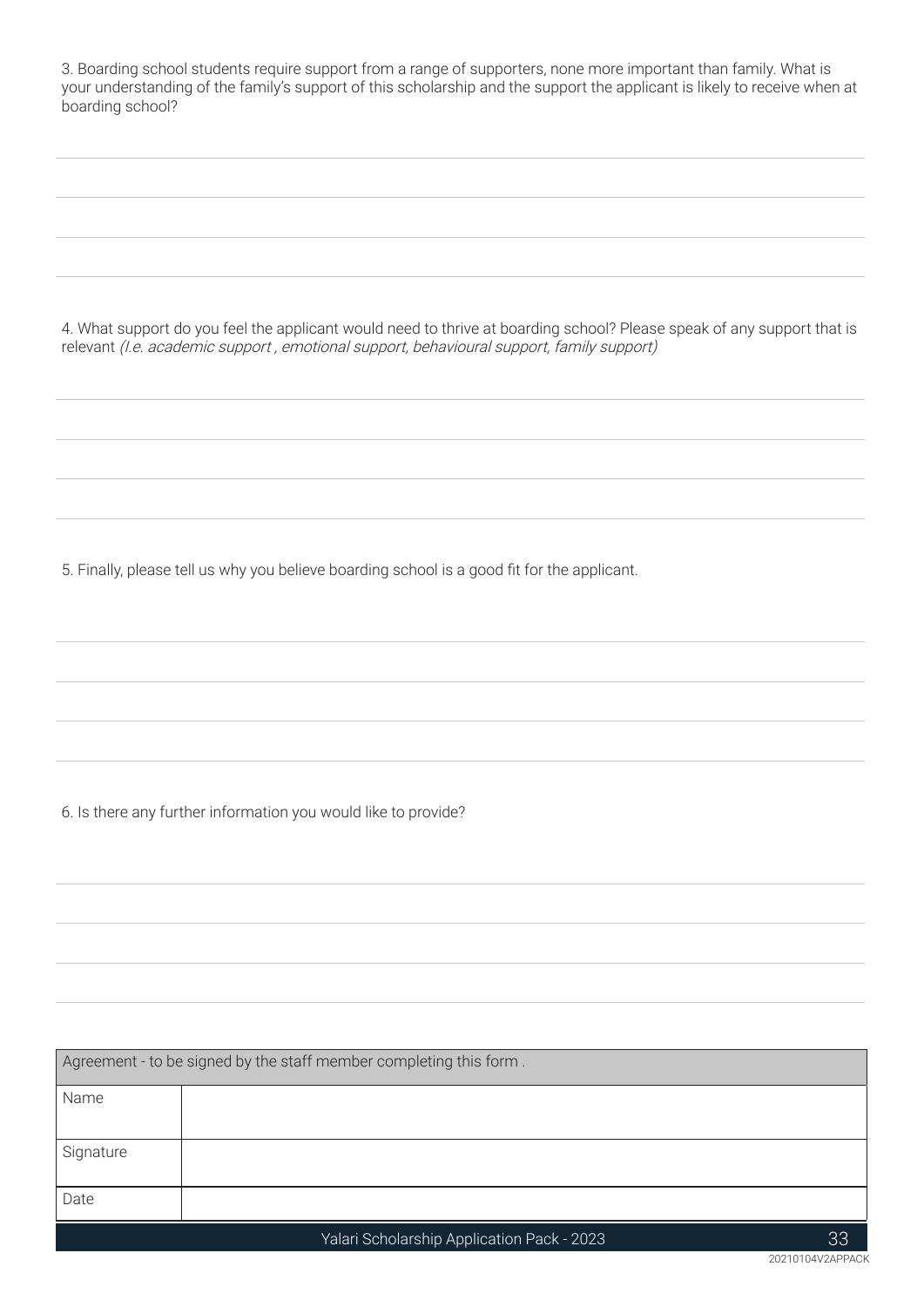

# THIS PAGE IS LEFT INTENTIONALLY BLANK



Yalari Scholarship Application Pack - 2023